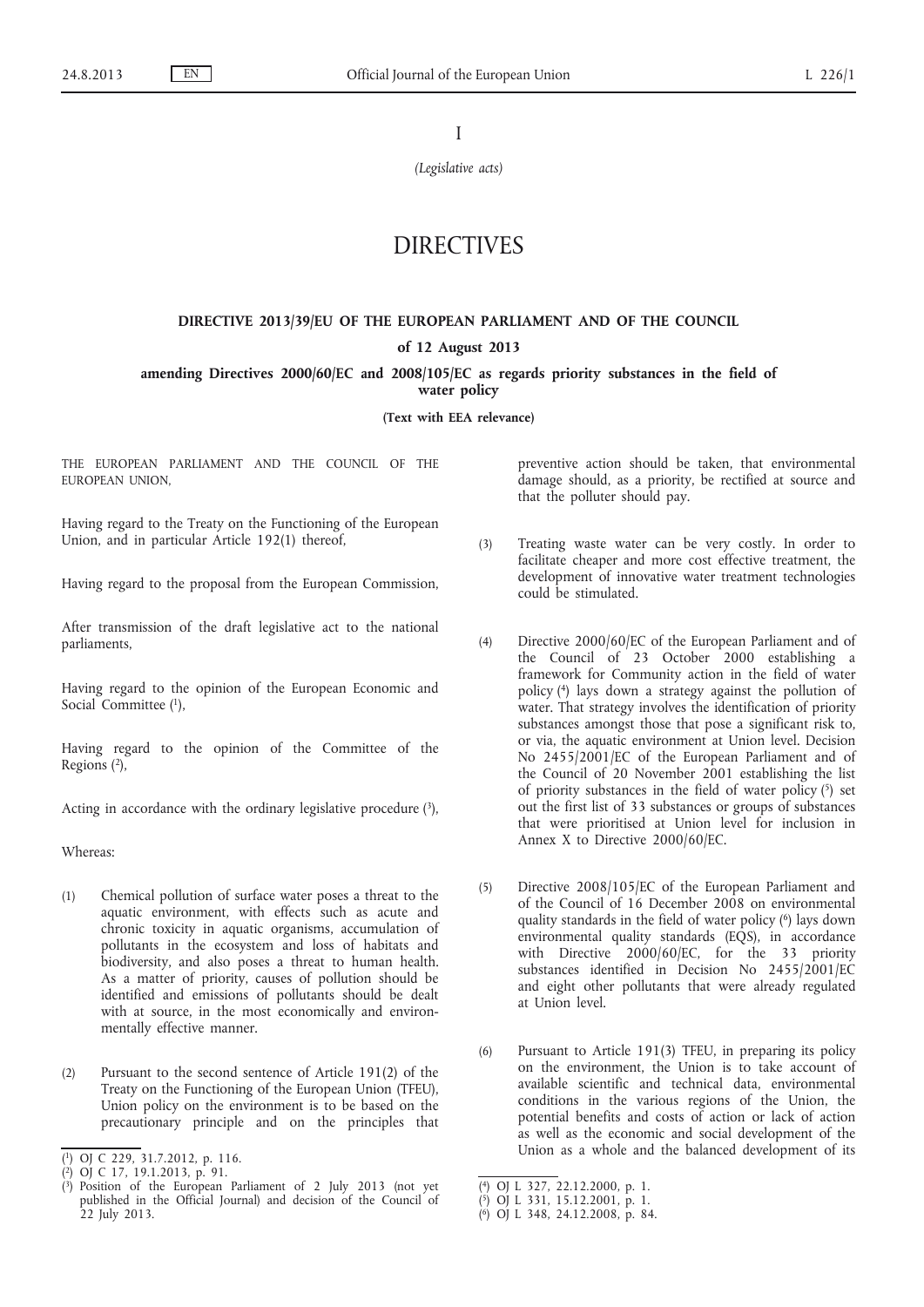regions. Scientific, environmental and socio-economic factors, including human health considerations, should be taken into account in developing a cost-effective and proportionate policy on the prevention and control of chemical pollution of surface waters, including in reviewing the list of priority substances in accordance with Article 16(4) of Directive 2000/60/EC. In view of that aim, the polluter pays principle underpinning Directive 2000/60/EC should be consistently applied.

- (7) The Commission has conducted a review of the list of priority substances in accordance with Article 16(4) of Directive 2000/60/EC and with Article 8 of Directive 2008/105/EC and has come to the conclusion that it is appropriate to amend the list of priority substances by identifying new substances for priority action at Union level, setting EQS for those newly identified substances, revising the EQS for some existing substances in line with scientific progress and setting biota EQS for some existing and newly identified priority substances.
- (8) The review of the priority substances list has been supported by an extensive consultation with experts from the Commission services, Member States, stakeholders and the Scientific Committee on Health and Environmental Risks.
- (9) The revised EQS for existing priority substances should be taken into account for the first time in river basin management plans covering the period 2015 to 2021. The newly identified priority substances and their EQS should be taken into account in the establishment of supplementary monitoring programmes and in preliminary programmes of measures to be submitted by the end of 2018. With the aim of achieving good surface water chemical status, the revised EQS for existing priority substances should be met by the end of 2021 and the EQS for newly identified priority substances by the end of 2027, without prejudice to Article  $4(4)$  to (9) of Directive  $2000/60$ /EC, which includes inter alia provisions for extending the deadline for achieving good surface water chemical status or achieving less stringent environmental objectives for specific bodies of water on the grounds of disproportionate cost and/or socio-economic need, provided that no further deterioration occurs in the status of the affected bodies of water. The determination of surface water chemical status by the 2015 deadline laid down in Article 4 of Directive 2000/60/EC should be based, therefore, only on the substances and EQS set out in Directive 2008/105/EC in the version in force on 13 January 2009 unless those EQS are stricter than the revised EQS under this Directive, in which case the latter should be applied.
- (10) Since the adoption of Directive 2000/60/EC, numerous Union acts have been adopted, in accordance with

Article 16(6) of that Directive, which constitute emission controls for individual priority substances. Moreover, many environmental protection measures fall under the scope of other existing Union law. Where the objectives laid down in Article  $16(1)$  of Directive 2000/60/EC can be effectively achieved by existing instruments, priority should be given to implementing and revising those instruments rather than establishing new measures. The inclusion of a substance in Annex X to Directive 2000/60/EC is without prejudice to the application of Regulation (EC) No 1107/2009 of the European Parliament and of the Council of 21 October 2009 concerning the placing of plant protection products on the market (1).

- (11) In order to improve coordination between Directive 2000/60/EC, Regulation (EC) No 1907/2006 of the European Parliament and of the Council of 18 December 2006 concerning the Registration, Evaluation, Authorisation and Restriction of Chemicals (REACH), establishing a European Chemicals Agency (2), and relevant sectoral legislation, potential synergies should be explored with a view to identifying possible areas where data gathered through implementation of Directive 2000/60/EC can be used to support REACH and other relevant substance evaluation procedures and, conversely, areas where data generated for the purpose of substance evaluations under REACH and relevant sectoral legislation can be used to support the implementation of Directive 2000/60/EC, including the prioritisation outlined in Article 16(2) of that Directive.
- (12) The progressive reduction of pollution from priority substances and the cessation or phasing-out of discharges, emissions and losses of priority hazardous substances, as required by Directive 2000/60/EC, may often be achieved most cost-effectively through Union substance-specific measures at source, for example pursuant to Regulations (EC) No 1907/2006, (EC) No 1107/2009, (EU) No 528/2012 (3) or Directives 2001/82/EC (4), 2001/83/EC (5) or 2010/75/EU (6). Coherence between those legal acts, Directive 2000/60/EC and other relevant legislation should therefore be strengthened to ensure that source-control mechanisms are applied as appropriate. Where the outcome of the regular review of Annex X to Directive
- ( 1) OJ L 309, 24.11.2009, p. 1.
- ( 2) OJ L 396, 30.12.2006, p. 1.
- ( 3) Regulation (EU) No 528/2012 of the European Parliament and of the Council of 22 May 2012 concerning the making available on the market and use of biocidal products (OJ L 167, 27.6.2012, p. 1).
- ( 4) Directive 2001/82/EC of the European Parliament and of the Council of 6 November 2001 on the Community code relating to veterinary medicinal products (OJ L 311, 28.11.2001, p. 1).
- ( 5) Directive 2001/83/EC of the European Parliament and of the Council of 6 November 2001 on the Community code relating to medicinal products for human use (OJ L 311,  $28.11.2001$ , p.  $67$ ).
- ( 6) Directive 2010/75/EU of the European Parliament and of the Council of 24 November 2010 on industrial emissions (integrated pollution prevention and control) (OJ L 334, 17.12.2010, p. 17).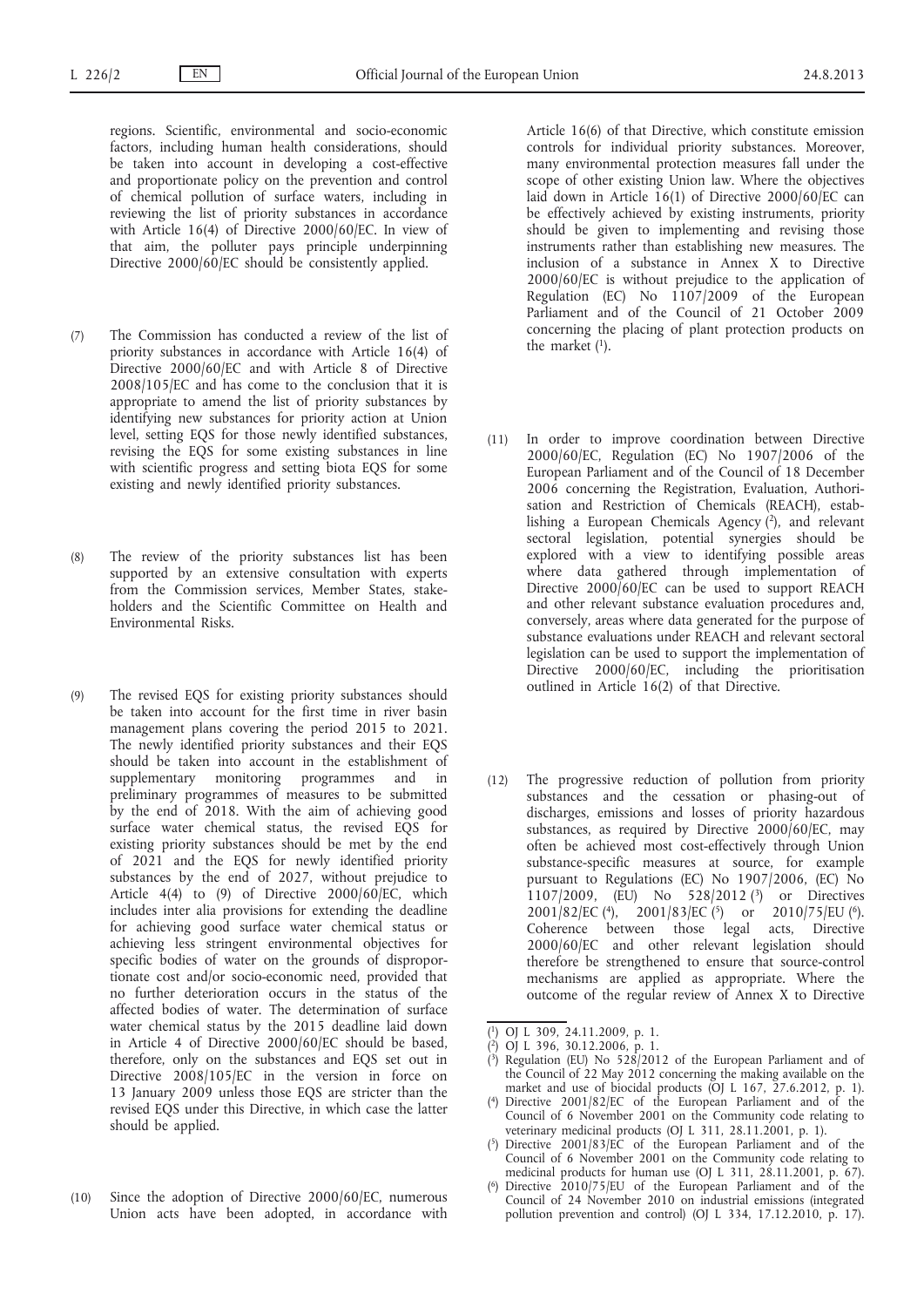2000/60/EC, and available monitoring data, show that the measures in place at Union or Member State level are insufficient to achieve the EQS for certain priority substances or the cessation or phasing-out objective for certain priority hazardous substances, appropriate action should be taken at Union or Member State level with a view to achieving the objectives of Directive 2000/60/EC, taking into account the risk evaluations, socio-economic and cost-benefit analyses carried out under the relevant legislation as well as the availability of alternatives.

- (13) Since the derivation of the EQS for the 33 priority substances included in Annex X to Directive 2000/60/EC, a number of risk assessments under Council Regulation (EEC) No 793/93 of 23 March 1993 on the evaluation and control of the risks of existing substances  $(1)$ , later replaced by Regulation (EC) No 1907/2006, have been concluded. In order to ensure an appropriate level of protection and to update EQS in line with the latest scientific and technical knowledge concerning risks to, or via, the aquatic environment, the EQS for some of the existing substances should be revised.
- (14) Additional substances posing a significant risk to, or via, the aquatic environment at Union level have been identified and prioritised using the approaches specified in Article  $16(2)$  of Directive  $2000/60$ /EC and should be added to the list of priority substances. The latest available scientific and technical information has been taken into account in deriving the EQS for those substances.
- (15) The contamination of water and soil with pharmaceutical residues is an emerging environmental concern. In evaluating and controlling the risk to, or via, the aquatic environment from medicinal products, adequate attention should be paid to Union environmental objectives. In order to address that concern, the Commission should study the risks of environmental effects from medicinal products and provide an analysis of the relevance and effectiveness of the current legislative framework in protecting the aquatic environment and human health via the aquatic environment.
- (16) The derivation of EQS for priority hazardous substances usually involves higher levels of uncertainty than is the case for priority substances but such EQS still establish a benchmark to assess compliance with the objective of good surface water chemical status, as defined in Article 2(24) and points (ii) and (iii) of point (a) of Article 4(1) of Directive 2000/60/EC. However, in order to ensure an adequate level of protection for the environment and human health, the cessation or phasing-out of discharges, emissions and losses of

priority hazardous substances should also be aimed at, in accordance with point (iv) of point (a) of Article 4(1) of Directive 2000/60/EC.

- (17) Scientific knowledge about the fate and effects of pollutants in water has evolved significantly over recent years. More is known about which compartment of the aquatic environment (water, sediment or biota, hereinafter 'matrix') a substance is likely to be found in, and therefore where its concentration is most likely to be measurable. Some very hydrophobic substances accumulate in biota and are hardly detectable in water even using the most advanced analytical techniques. For such substances, EQS should be set for biota. Nevertheless, in order to take advantage of their monitoring strategy and adapt it to their local circumstances, Member States should have flexibility to apply an EQS for an alternative matrix or, where relevant, an alternative biota taxon, for example sub-phylum Crustacea, paraphylum 'fish', class Cephalopoda or class Bivalvia (mussels and clams), provided that the level of protection afforded by the EQS and the monitoring system applied by the Member States is as good as that provided by the EQS and matrix laid down in this Directive.
- (18) Novel monitoring methods such as passive sampling and other tools show promise for future application, and their development should therefore be pursued.
- (19) Commission Directive 2009/90/EC of 31 July 2009 laying down, pursuant to Directive 2000/60/EC of the European Parliament and of the Council, technical specifications for chemical analysis and monitoring of water status (2), establishes minimum performance criteria for the analytical methods used in monitoring water status. Those criteria ensure meaningful and relevant monitoring information by requiring the use of analytical methods that are sensitive enough to ensure that any exceedance of an EQS can be reliably detected and measured. Member States should be permitted to monitor in matrices or in biota taxa other than those specified by this Directive only if the analytical method used meets the minimum performance criteria set out in Article 4 of Directive 2009/90/EC for the relevant EQS and matrix or biota taxon, or performs at least as well as the method available for the EQS and matrix or biota taxon specified in this Directive.
- (20) The implementation of this Directive involves challenges which include the diversity of the possible solutions to scientific, technical and practical questions and the incomplete development of monitoring methods, as well as constraints on human and financial resources. To help address some of those challenges, the development of monitoring strategies and analytical methods should be supported by technical work by expert groups under the Common Implementation Strategy for Directive 2000/60/EC.

 $(1)$  OJ L 84, 5.4.1993, p. 1.

 $\overline{(^2)}$  OJ L 201, 1.8.2009, p. 36.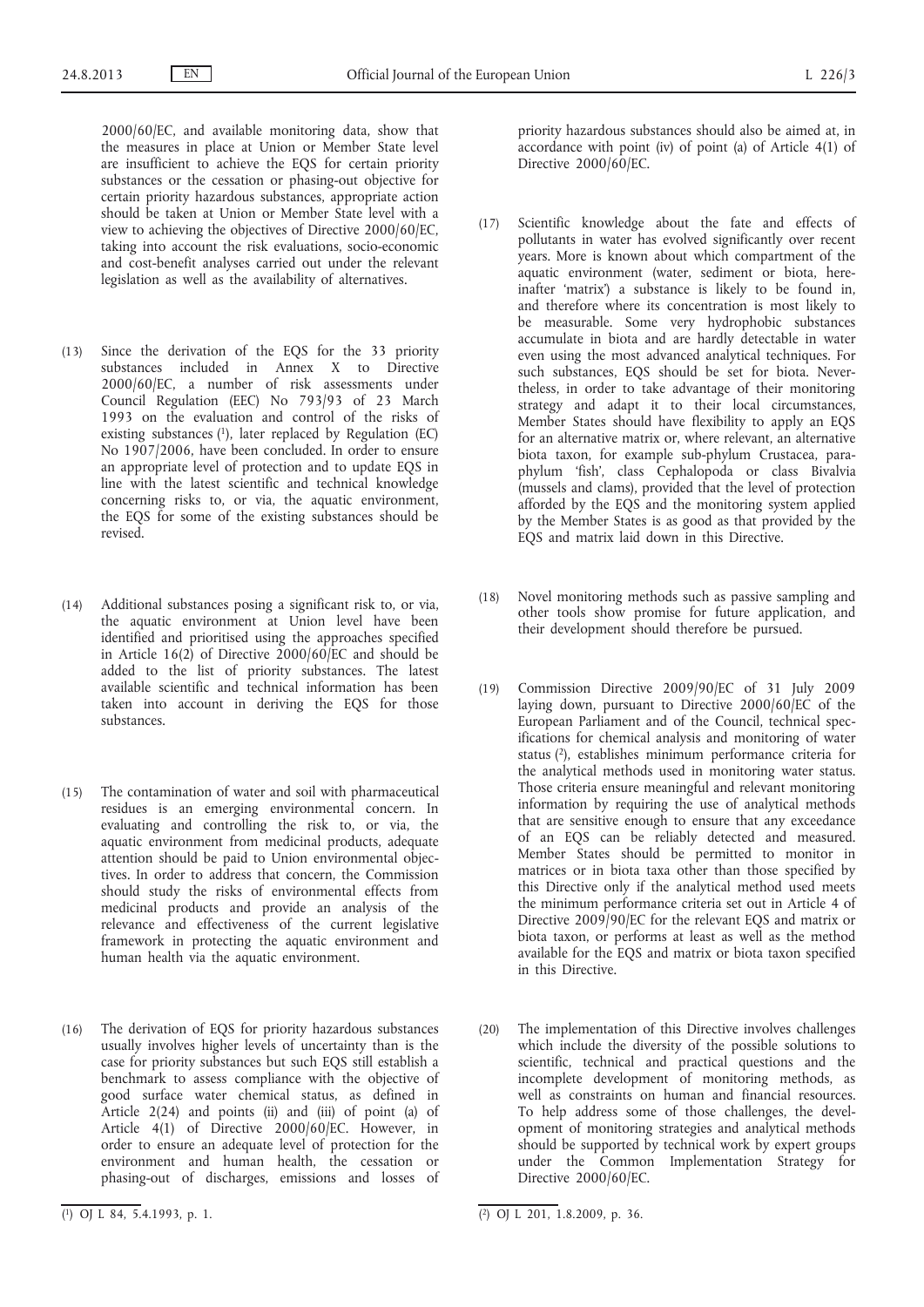- (21) Persistent, bioaccumulative and toxic substances (PBTs) and other substances that behave like PBTs can be found for decades in the aquatic environment at levels posing a significant risk, even if extensive measures to reduce or eliminate emissions of such substances have already been taken. Some are also capable of longrange transport and are largely ubiquitous in the environment. Several such substances are among the existing and newly identified priority hazardous substances. For some of those substances there is evidence of long-term ubiquity in the aquatic environment at Union level, and those particular substances therefore need special consideration as regards their impact on the presentation of chemical status under Directive 2000/60/EC and as regards monitoring requirements.
- (22) As regards the presentation of chemical status under Section 1.4.3 of Annex V to Directive 2000/60/EC, Member States should be allowed to present separately the impact on chemical status of substances that behave like ubiquitous PBTs so that improvements in water quality achieved in relation to other substances are not obscured. In addition to the obligatory map covering all substances, additional maps, covering substances behaving like ubiquitous PBTs and separately covering the rest of the substances, could be provided.
- (23) Monitoring should be adapted to the spatial and temporal scale of the expected variation in concentrations. Given the widespread distribution and long recovery times expected for substances behaving like ubiquitous PBTs, Member States should be allowed to reduce the number of monitoring sites and/or the frequency of monitoring for those substances to the minimum level sufficient for reliable long-term trend analysis, provided that a statistically robust monitoring baseline is available.
- (24) The special consideration given to substances behaving like ubiquitous PBTs does not exempt the Union or the Member States from taking measures additional to those already taken, including at international level, to reduce or eliminate discharges, emissions and losses of those substances so as to achieve the objectives set out in point (a) of Article 4(1) of Directive 2000/60/EC.
- (25) Under Article 10(3) of Directive 2000/60/EC, where a quality objective or quality standard established pursuant to that Directive, to the Directives listed in Annex IX to Directive 2000/60/EC, or pursuant to any other Union legislation, requires stricter conditions than those which would result from the application of Article 10(2) of that Directive, more stringent emission controls are to be set accordingly. A similar provision has also been included in Article 18 of Directive

2010/75/EU. It follows from those Articles that the emission controls set under the legislation listed in Article 10(2) of Directive 2000/60/EC should be the minimum controls applied. Where those controls cannot ensure that an EQS is met, for example in the case of a substance behaving like a ubiquitous PBT, but stricter conditions would not either, even in conjunction with stricter conditions for other discharges, emissions and losses affecting the water body, such stricter conditions could not be considered as being required to meet that EQS.

- (26) High-quality monitoring data, along with data on ecotoxicological and toxicological effects, are needed for the risk assessments that support the selection of new priority substances. The monitoring data collected from Member States, although significantly improved over the past years, are not always fit for purpose in terms of quality and Union coverage. Monitoring data are particularly lacking for many emerging pollutants, which can be defined as pollutants currently not included in routine monitoring programmes at Union level but which could pose a significant risk requiring regulation, depending upon their potential ecotoxicological and toxicological effects and on their levels in the aquatic environment.
- (27) A new mechanism is needed to provide the Commission with targeted high-quality monitoring information on the concentration of substances in the aquatic environment, with a focus on emerging pollutants and substances for which available monitoring data are of insufficient quality for the purpose of risk assessment. The new mechanism should facilitate the gathering of that information across Union river basins and complement monitoring data from programmes under Articles 5 and 8 of Directive 2000/60/EC and other reliable sources. In order to maintain monitoring costs at reasonable levels, the mechanism should focus on a limited number of substances, included temporarily in a watch list, and a limited number of monitoring sites, but should provide representative data that are fit for the purpose of the Union prioritisation process. The list should be dynamic and its validity in time should be limited, in order to respond to new information on the potential risks posed by emerging pollutants and to avoid monitoring substances for longer than necessary.
- (28) In order to simplify and streamline reporting obligations for the Member States, and increase coherence with other related aspects of water management, the notification requirements in Article 3 of Directive 2008/105/EC should be merged with the overall reporting obligations under Article 15 of Directive 2000/60/EC.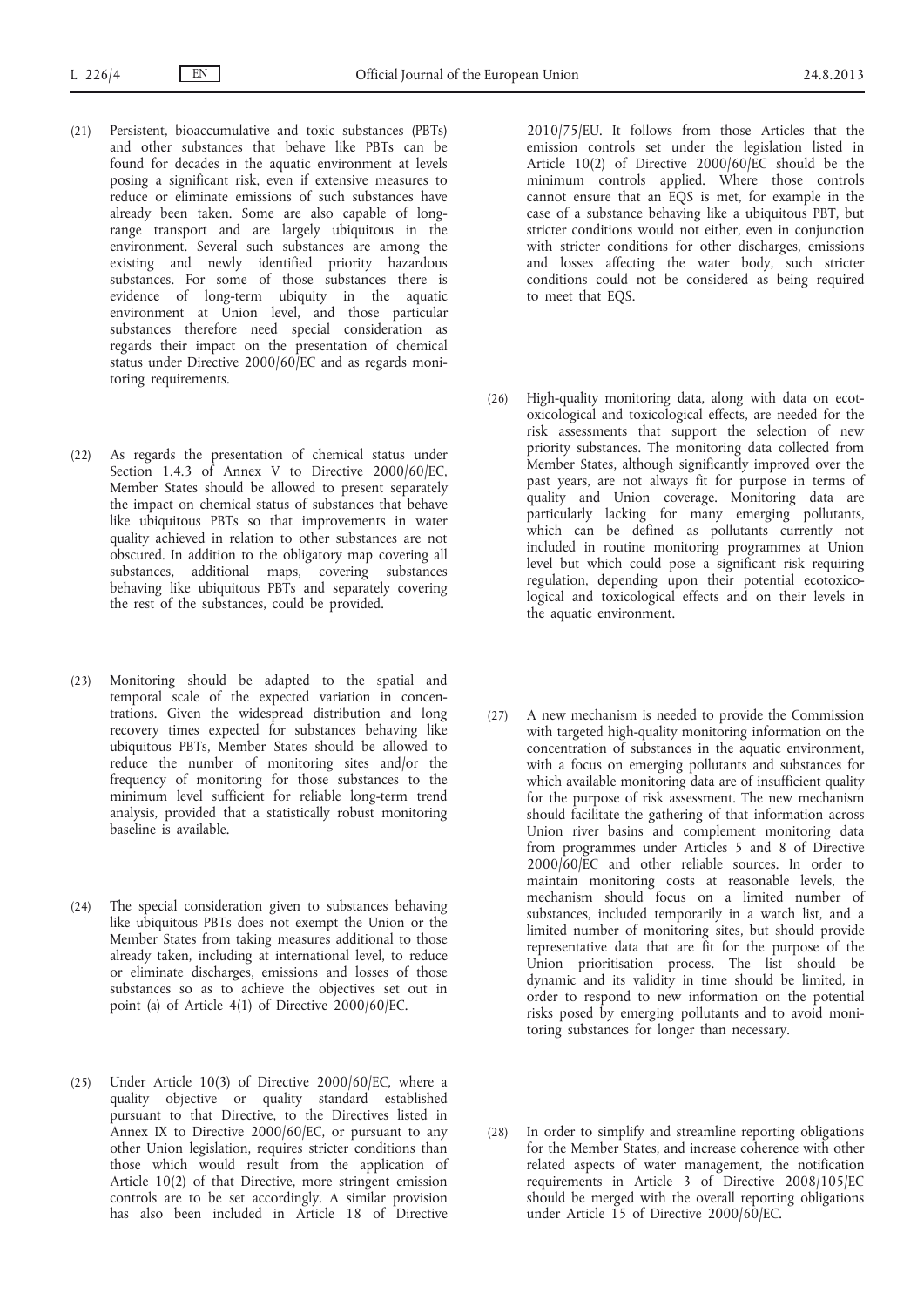- (29) As regards the presentation of chemical status in accordance with Section 1.4.3 of Annex V to Directive 2000/60/EC, for the purposes of the update of the programmes of measures and of the river basin management plans to be carried out in accordance with Article 11(8) and Article 13(7) of Directive 2000/60/EC respectively, Member States should be allowed to present separately the impact on chemical status of newly identified priority substances and of existing priority substances with revised EQS, so that the introduction of new requirements is not mistakenly perceived as an indication that the chemical status of surface waters has deteriorated. In addition to the obligatory map covering all substances, additional maps, covering newly identified substances and existing substances with revised EQS, and separately covering the rest of the substances, could be provided.
- (30) It is important that environmental information on the status of Union surface waters and on the achievements of strategies against chemical pollution is made available to the public in a timely manner. With a view to strengthening access and transparency, a central portal providing information on the river basin management plans and their reviews and updates should be accessible to the public electronically in each Member State.
- (31) With the adoption of this proposal and submission of its report to the European Parliament and to the Council, the Commission has completed its first review of the list of priority substances as required under Article 8 of Directive 2008/105/EC. This has included a review of the substances listed in Annex III to that Directive, some of which have been identified for prioritisation. There is currently insufficient evidence to prioritise the other substances listed in Annex III. The possibility of new information regarding those substances becoming available means that they are not excluded from future review, as is the case for the other substances considered but not prioritised in the present review. Annex III to Directive 2008/105/EC has therefore become obsolete and should be deleted. Article 8 of that Directive should be amended accordingly, also regarding the date of reporting to the European Parliament and to the Council.
- (32) In order to react to relevant technical and scientific progress in the area covered by this Directive in a timely manner, the power to adopt acts in accordance with Article 290 TFEU should be delegated to the Commission in respect of the updating of the methods for applying the EQS laid down in the Directive. It is of particular importance that the Commission carry out appropriate consultations during its preparatory work, including at expert level. The Commission, when preparing and drawing up delegated acts, should ensure simultaneous, timely and appropriate transmission of relevant documents to the European Parliament and to the Council.
- (33) In order to improve the information basis for future identification of priority substances, in particular as regards emerging pollutants, implementing powers should be conferred on the Commission in respect of the establishment and updating of a watch list. Furthermore, in order to ensure uniform conditions for the implementation of this Directive and for the formats for the reporting to the Commission of the monitoring data and information, implementing powers should be conferred on the Commission. Those powers should be exercised in accordance with Regulation (EU) No 182/2011 of the European Parliament and of the Council of 16 February 2011 laying down the rules and general principles concerning mechanisms for control by the Member States of the Commission's exercise of implementing powers (1).
- (34) In accordance with the Joint Political Declaration of 28 September 2011 of Member States and the Commission on explanatory documents  $(2)$ , Member States have undertaken to accompany, in justified cases, the notification of their transposition measures with one or more documents explaining the relationship between the components of a directive and the corresponding parts of national transposition instruments. With regard to this Directive, the legislator considers the transmission of such documents to be justified.
- (35) Since the objective of this Directive, namely that of achieving good surface water chemical status by laying down EQS for priority substances and certain other pollutants, cannot be sufficiently achieved by the Member States and can therefore, by reason of the need to maintain the same level of protection of surface water throughout the Union, be better achieved at Union level, the Union may adopt measures, in accordance with the principle of subsidiarity as set out in Article 5 of the Treaty on European Union. In accordance with the principle of proportionality, as set out in that Article, this Directive does not go beyond what is necessary in order to achieve that objective.
- (36) Directives 2000/60/EC and 2008/105/EC should therefore be amended accordingly,

HAVE ADOPTED THIS DIRECTIVE:

### *Article 1*

Directive 2000/60/EC is amended as follows:

<sup>(</sup> 1) OJ L 55, 28.2.2011, p. 13.

<sup>(</sup> 2) OJ C 369, 17.12.2011, p. 14.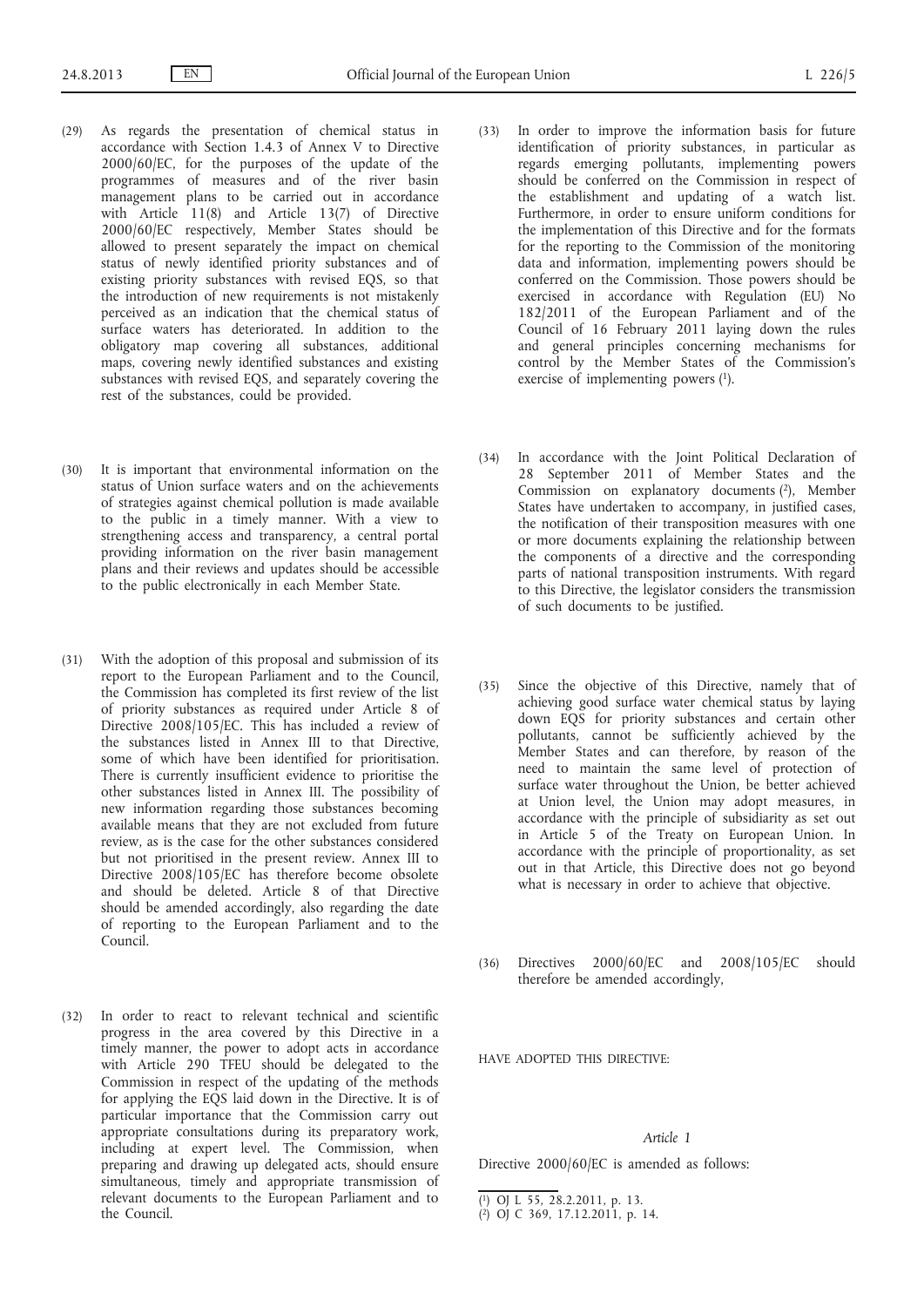(1) Article 16(4) is replaced by the following:

'4. The Commission shall review the adopted list of priority substances at the latest four years after the date of entry into force of this Directive and at least every six years thereafter, and come forward with proposals as appropriate.';

(2) Annex X is replaced by the text set out in Annex I to this Directive.

### *Article 2*

Directive 2008/105/EC is amended as follows:

(1) Article 2 is replaced by the following:

*'Article 2*

### **Definitions**

For the purposes of this Directive, the definitions laid down in Article 2 of Directive 2000/60/EC and in Article 2 of Commission Directive 2009/90/EC of 31 July 2009 laying down, pursuant to Directive 2000/60/EC of the European Parliament and of the Council, technical specifications for chemical analysis and monitoring of water status (\*) shall apply.

In addition, the following definitions shall apply:

- (1) "matrix" means a compartment of the aquatic environment, namely water, sediment or biota;
- (2) "biota taxon" means a particular aquatic taxon within the taxonomic rank "sub-phylum", "class" or their equivalent.

(2) Article 3 is replaced by the following:

### *'Article 3*

 $\mathcal{L}=\mathcal{L}$ 

### **Environmental quality standards**

Without prejudice to paragraph 1a, Member States shall apply the EQS laid down in Part A of Annex I for bodies of surface water, and shall apply those EQS in accordance with the requirements laid down in Part B of Annex I.

1a. Without prejudice to the obligations arising under this Directive in the version in force on 13 January 2009 and in particular the achievement of good surface water chemical status in relation to the substances and the EQS listed therein, Member States shall implement the EQS laid down in Part A of Annex I as regards:

(i) the substances numbered 2, 5, 15, 20, 22, 23, 28 in Part A of Annex I, for which revised EQS are set, with effect from 22 December 2015, with the aim of achieving good surface water chemical status in relation to those substances by 22 December 2021 by means of programmes of measures included in the 2015 river basin management plans produced in accordance with Article 13(7) of Directive 2000/60/EC; and

(ii) the newly identified substances numbered 34 to 45 in Part A of Annex I, with effect from 22 December 2018, with the aim of achieving good surface water chemical status in relation to those substances by 22 December 2027 and preventing deterioration in the chemical status of surface water bodies in relation to those substances. For this purpose, Member States shall, by 22 December 2018, establish and submit to the Commission a supplementary monitoring programme and a preliminary programme of measures covering those substances. A final programme of measures in accordance with Article 11 of Directive 2000/60/EC shall be established by 22 December 2021 and shall be implemented and made fully operational as soon as possible after that date and not later than 22 December  $2024.$ 

Article 4(4) to (9) of Directive 2000/60/EC shall apply *mutatis mutandis* to the substances listed in points (i) and (ii) of the first subparagraph.

2. For the substances numbered 5, 15, 16, 17, 21, 28, 34, 35, 37, 43 and 44 in Part A of Annex I, Member States shall apply the biota EQS laid down in Part A of Annex I.

For substances other than those referred to in the first subparagraph, Member States shall apply the water EQS laid down in Part A of Annex I.

3. Member States may opt, in relation to one or more categories of surface water, to apply an EQS for a matrix other than that specified in paragraph 2, or, where relevant, for a biota taxon other than those specified in Part A of Annex I.

Member States that make use of the option referred to in the first subparagraph shall apply the relevant EQS laid down in Part A of Annex I or, if none is included for the matrix or biota taxon, establish an EQS that offers at least the same level of protection as the EQS laid down in Part A of Annex I.

Member States may use the option referred to in the first subparagraph only where the method of analysis used for the chosen matrix or biota taxon fulfils the minimum performance criteria laid down in Article 4 of Directive 2009/90/EC. Where those criteria are not met for any matrix, Member States shall ensure that monitoring is carried out using best available techniques not entailing excessive costs and that the method of analysis performs at least as well as that available for the matrix specified in paragraph 2 of this Article for the relevant substance.

3a. Where a potential risk to, or via, the aquatic environment from acute exposure has been identified as a result of measured or estimated environmental concentrations or emissions and where a biota or sediment EQS

<sup>(\*)</sup> OJ L 201, 1.8.2009, p. 36.';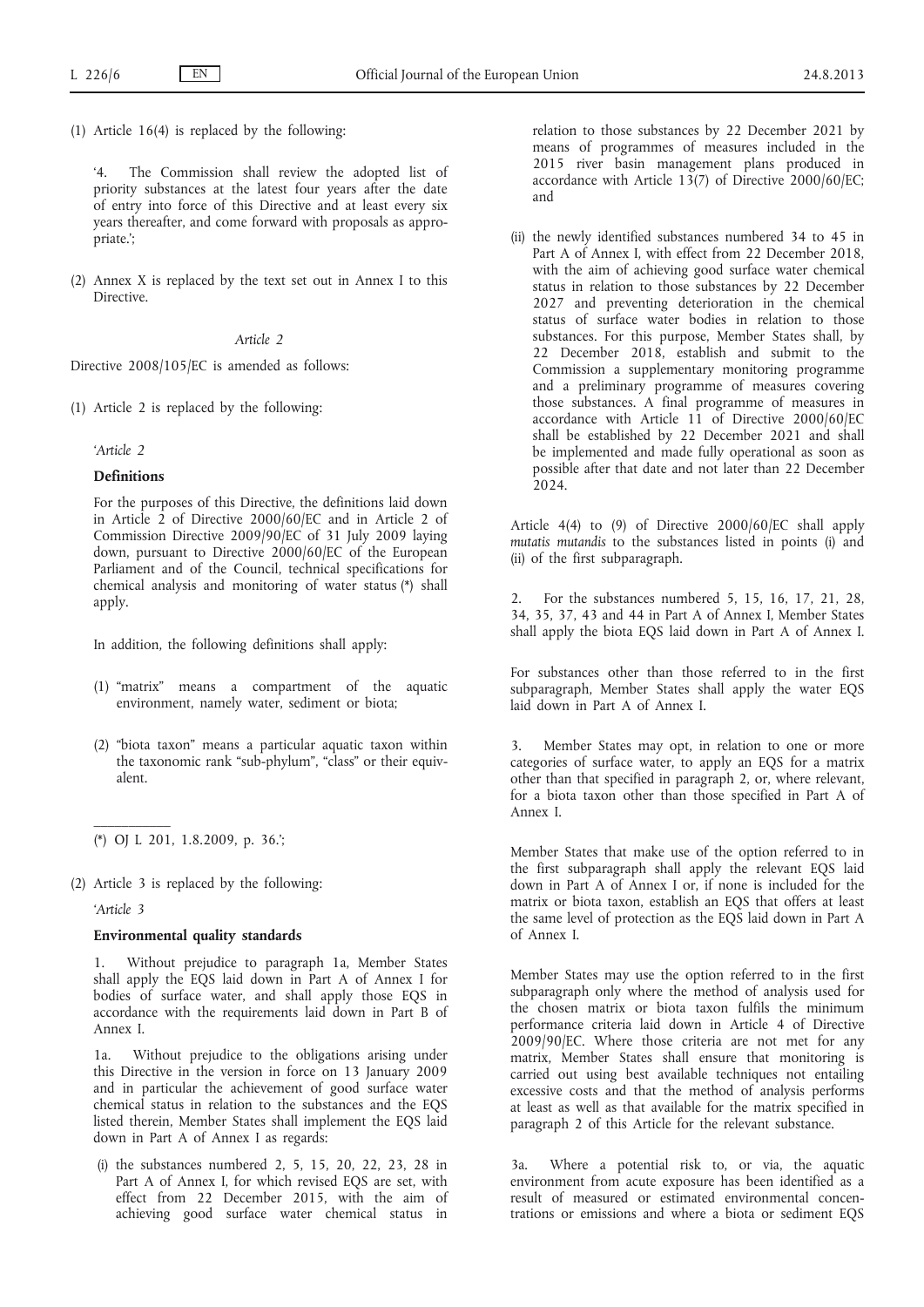is being applied, Member States shall ensure that monitoring in surface water is also carried out and shall apply the MAC-EQS laid down in Part A of Annex I to this Directive where such EQS have been established.

3b. Where, pursuant to Article 5 of Directive 2009/90/EC, the calculated mean value of a measurement, when carried out using the best available technique not entailing excessive costs, is referred to as "less than limit of quantification", and the limit of quantification of that technique is above the EQS, the result for the substance being measured shall not be considered for the purposes of assessing the overall chemical status of that water body.

4. For substances for which an EQS for sediment and/or biota is applied, Member States shall monitor the substance in the relevant matrix at least once every year, unless technical knowledge and expert judgment justify another interval.

5. Member States shall include the following information in the updated river basin management plans produced in accordance with Article 13(7) of Directive 2000/60/EC:

- (a) a table presenting the limits of quantification of the methods of analysis applied, and information on the performance of those methods in relation to the minimum performance criteria laid down in Article 4 of Directive 2009/90/EC;
- (b) for the substances for which the option in paragraph 3 of this Article is used:
	- (i) the reasons and basis for using that option;
	- (ii) where relevant, the alternative EQS established, evidence that those EQS would offer at least the same level of protection as the EQS laid down in Part A of Annex I, including the data and methodology used to derive the EQS, and the categories of surface water to which they would apply;
	- (iii) for comparison with the information referred to in point (a) of this paragraph, the limits of quantification of the methods of analysis for the matrices specified in Part A of Annex I to this Directive, including information on the performance of those methods in relation to the minimum performance criteria laid down in Article 4 of Directive 2009/90/EC;
- (c) justification for the frequency of monitoring applied in accordance with paragraph 4, if monitoring intervals are longer than one year.

5a. Member States shall take the necessary measures to ensure that the updated river basin management plans, produced in accordance with Article 13(7) of Directive 2000/60/EC, containing the results and impact of the

measures taken to prevent chemical pollution of surface water, and the interim report describing progress in the implementation of the planned programme of measures in accordance with Article 15(3) of Directive 2000/60/EC, are provided through a central portal which is accessible to the public electronically in accordance with Article 7(1) of Directive 2003/4/EC of the European Parliament and of the Council of 28 January 2003 on public access to environmental information (\*).

6. Member States shall arrange for the long-term trend analysis of concentrations of those priority substances listed in Part A of Annex I that tend to accumulate in sediment and/or biota, giving particular consideration to the substances numbered 2, 5, 6, 7, 12, 15, 16, 17, 18, 20, 21, 26, 28, 30, 34, 35, 36, 37, 43 and 44 listed in Part A of Annex I, on the basis of the monitoring of surface water status carried out in accordance with Article 8 of Directive 2000/60/EC. Member States shall take measures aimed at ensuring, subject to Article 4 of Directive 2000/60/EC, that such concentrations do not significantly increase in sediment and/or relevant biota.

Member States shall determine the frequency of monitoring in sediment and/or biota so as to provide sufficient data for a reliable long-term trend analysis. As a guideline, monitoring should take place every three years, unless technical knowledge and expert judgment justify another interval.

7. The Commission shall examine technical and scientific progress, including the conclusions of risk assessments as referred to in points (a) and (b) of Article 16(2) of Directive 2000/60/EC and information from the registration of substances made publicly available in accordance with Article 119 of Regulation (EC) No 1907/2006, and, if necessary, propose that the EQS laid down in Part A of Annex I to this Directive be revised in accordance with the procedure laid down in Article 294 TFEU in line with the timetable provided for in Article 16(4) of Directive 2000/60/EC.

8. The Commission shall be empowered to adopt delegated acts in accordance with Article 10, where necessary in order to adapt point 3 of Part B of Annex I to this Directive to scientific or technical developments.

8a. In order to facilitate the implementation of this Article, technical guidelines on monitoring strategies and analytical methods for substances, including sampling and monitoring of biota, shall be developed, to the extent possible, by 22 December 2014, as part of the existing implementation process of Directive 2000/60/EC.

In particular, the guidelines shall cover:

(a) the monitoring of substances in biota as provided for in paragraphs 2 and 3 of this Article;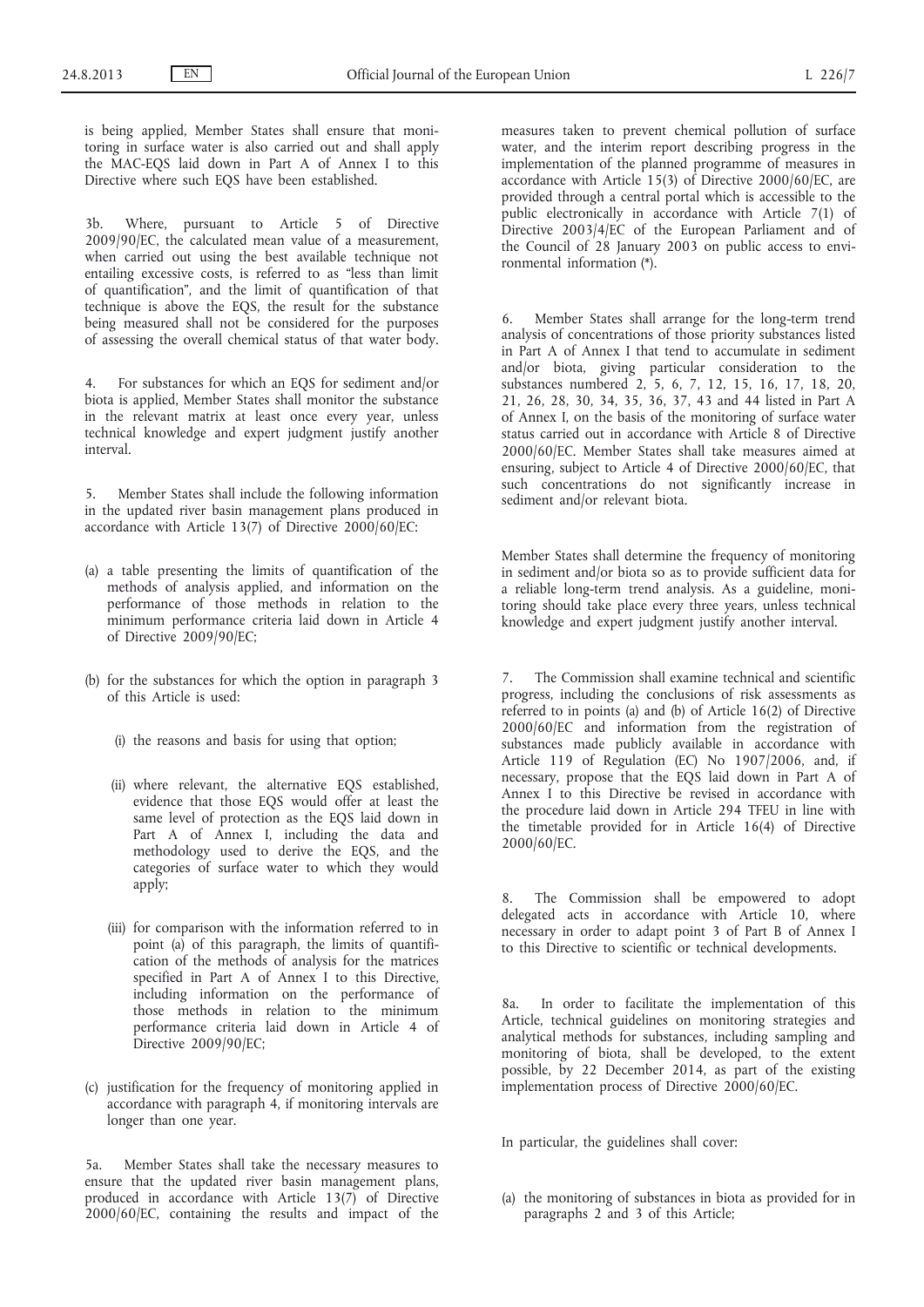(b) in the case of newly identified substances (numbered 34 to 45 in Part A of Annex I) and substances for which stricter EQS are established (numbered 2, 5, 15, 20, 22, 23 and 28 in Part A of Annex I), analytical methods compliant with the minimum performance criteria laid down in Article 4 of Directive 2009/90/EC.

8b. In the case of substances for which technical guidelines have not been adopted by 22 December 2014, the deadline of 22 December 2015 referred to in point (i) of paragraph (1a) shall be extended to 22 December 2018, and the deadline of 22 December 2021 referred to in that point shall be extended to 22 December 2027.

(\*) OJ L 41, 14.2.2003, p. 26.';

(3) Article 4(4) and Article 5(6) are deleted;

(4) the following Article is inserted:

#### *'Article 7a*

 $\mathcal{L}=\mathcal{L}$ 

### **Coordination**

For priority substances that fall within the scope of Regulations (EC) No 1907/2006, (EC) No 1107/2009 (\*), (EU) No 528/2012 (\*\*) or Directive 2010/75/EU (\*\*\*), the Commission shall, as part of the regular review of Annex X to Directive 2000/60/EC pursuant to Article 16(4) of that Directive, assess whether the measures in place at Union and Member State level are sufficient to achieve the EQS for priority substances and the cessation or phasing-out objective for discharges, emissions and losses of priority hazardous substances in accordance with point (a) of Article 4(1) and Article 16(6) of Directive 2000/60/EC.

2. The Commission shall report to the European Parliament and to the Council on the outcome of the assessment referred to in paragraph 1 of this Article in accordance with the timetable laid down in Article 16(4) of Directive 2000/60/EC and shall accompany its report with any appropriate proposals including for control measures.

3. Where the results of the report show that additional measures at Union or Member State level may be necessary in order to facilitate compliance with Directive 2000/60/EC in relation to a particular substance approved pursuant to Regulation (EC) No 1107/2009 or Regulation (EU) No 528/2012, Member States or the Commission shall apply Articles 21 or 44 of Regulation (EC) No  $1107/2009$  or Articles 15 or 48 of Regulation (EU) No 528/2012, as appropriate, to that substance, or products containing that substance.

In the case of substances falling within the scope of Regulation (EC) No 1907/2006, the Commission shall initiate, where appropriate, the procedure referred to in Articles 59, 61 or 69 of that Regulation.

In applying the provisions of the Regulations referred to in the first and second subparagraphs, Member States and the Commission shall take into account any risk evaluations and socio-economic or cost-benefit analyses required under those Regulations, including as regards the availability of alternatives.

- (\*) Regulation (EC) No 1107/2009 of the European Parliament and of the Council of 21 October 2009 concerning the placing of plant protection products on the market (OJ L 309, 24.11.2009, p. 1).
- (\*\*) Regulation (EU) No 528/2012 of the European Parliament and of the Council of 22 May 2012 concerning the making available on the market and use of biocidal products (OJ L 167, 27.6.2012, p. 1).
- (\*\*\*) Directive 2010/75/EU of the European Parliament and of the Council of 24 November 2010 on industrial emissions (integrated pollution prevention and control) (OJ L  $334$ , 17.12.2010, p. 17).;

(5) Articles 8 and 9 are replaced by the following:

#### *'Article 8*

### **Review of Annex X to Directive 2000/60/EC**

The Commission shall report to the European Parliament and to the Council on the outcome of the regular review of Annex X to Directive 2000/60/EC provided for in Article 16(4) of that Directive. It shall accompany the report, where appropriate, with legislative proposals to amend Annex X including, in particular, proposals to identify new priority substances or priority hazardous substances or to identify certain priority substances as priority hazardous substances and to set corresponding EQS for surface water, sediment or biota, as appropriate.

### *Article 8a*

### **Specific provisions for certain substances**

1. In the river basin management plans produced in accordance with Article 13 of Directive 2000/60/EC, without prejudice to the requirements of Section 1.4.3 of Annex V thereof regarding the presentation of the overall chemical status and the objectives and obligations laid down in point (a) of Article 4(1), in point (k) of Article 11(3) and in Article 16(6) of that Directive, Member States may provide additional maps that present the chemical status information for one or more of the following substances separately from the information for the rest of the substances identified in Part A of Annex I to this Directive:

- (a) substances numbered 5, 21, 28, 30, 35, 37, 43 and 44 (substances behaving like ubiquitous PBTs);
- (b) substances numbered 34 to 45 (newly identified substances);
- (c) substances numbered 2, 5, 15, 20, 22, 23 and 28 (substances for which revised, stricter EQS are established).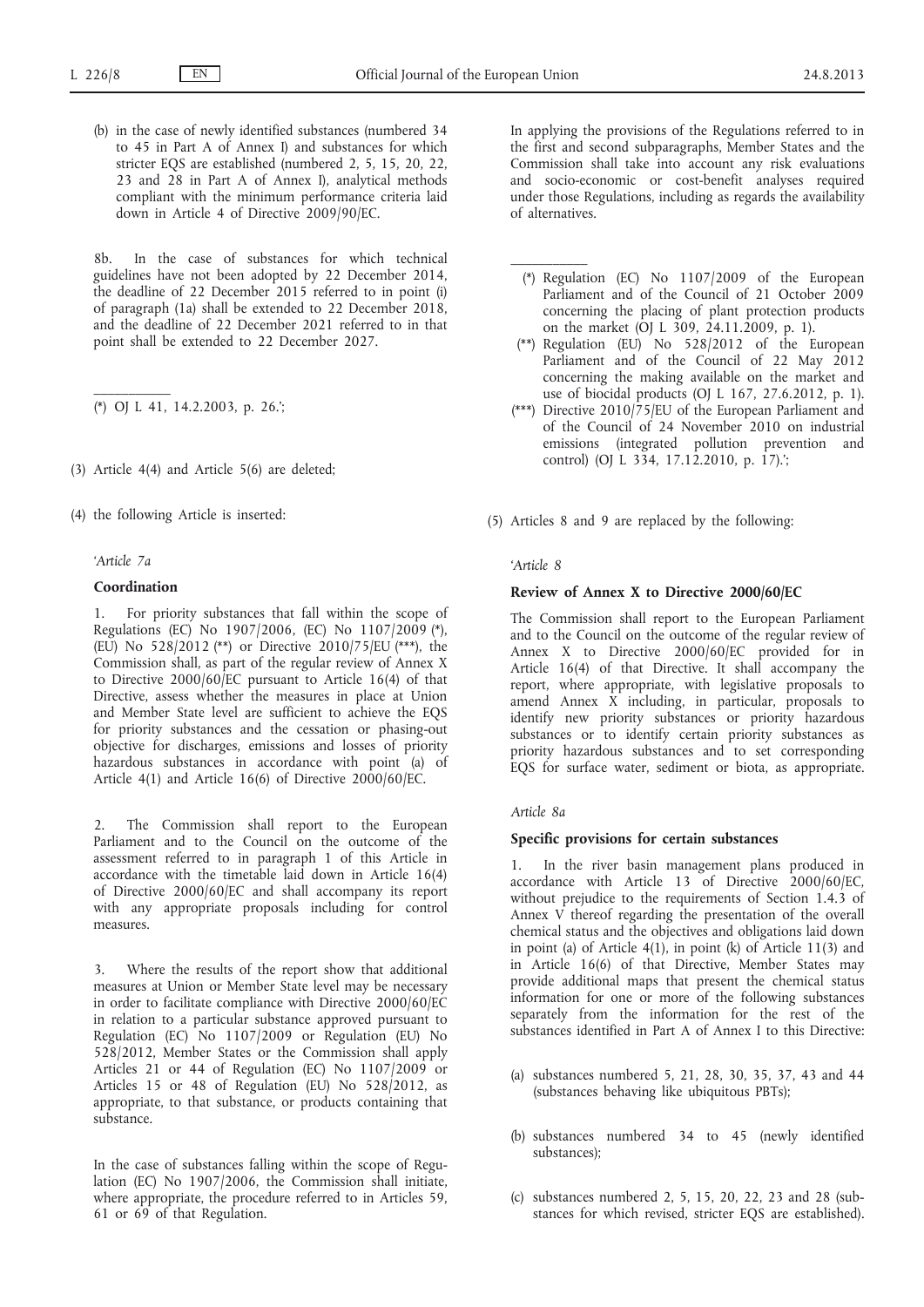Member States may also present the extent of any deviation from the EQS value for the substances referred to in points (a) to (c) of the first subparagraph in the river basin management plans. Member States providing such additional maps shall seek to ensure their inter-comparability at river basin and Union level.

2. Member States may monitor the substances numbered 5, 21, 28, 30, 35, 37, 43 and 44 in Part A of Annex I less intensively than is required for priority substances in accordance with Article 3(4) of this Directive and Annex V to Directive 2000/60/EC, provided that the monitoring is representative and a statistically robust baseline is available regarding the presence of those substances in the aquatic environment. As a guideline, in accordance with the second subparagraph of Article 3(6) of this Directive, monitoring should take place every three years, unless technical knowledge and expert judgment justify another interval.

### *Article 8b*

### **Watch list**

1. The Commission shall establish a watch list of substances for which Union-wide monitoring data are to be gathered for the purpose of supporting future prioritisation exercises in accordance with Article 16(2) of Directive 2000/60/EC, to complement data from, inter alia, analyses and reviews under Article 5 and monitoring programmes under Article 8 of that Directive.

The first watch list shall contain a maximum of 10 substances or groups of substances and shall indicate the monitoring matrices and the possible methods of analysis not entailing excessive costs for each substance. Subject to the availability of methods of analysis not entailing excessive costs, the maximum number of substances or groups of substances that the Commission is allowed to include in the list shall increase by one at each update of the list in accordance with paragraph 2 of this Article, up to a maximum number of 14. The substances to be included in the watch list shall be selected from amongst those for which the information available indicates that they may pose a significant risk at Union level to, or via, the aquatic environment and for which monitoring data are insufficient.

Diclofenac (CAS 15307-79-6), 17-beta-estradiol (E2) (CAS 50-28-2) and 17-alpha-ethinylestradiol (EE2) (CAS 57-63-6) shall be included in the first watch list, in order to gather monitoring data for the purpose of facilitating the determination of appropriate measures to address the risk posed by those substances.

In selecting the substances for the watch list, the Commission shall take into account all available information including:

(a) the results of the most recent regular review of Annex X to Directive 2000/60/EC provided for in Article 16(4) of that Directive;

- (b) research projects;
- (c) recommendations from the stakeholders referred to in Article 16(5) of Directive 2000/60/EC;
- (d) Member States' characterisation of river basin districts and the results of monitoring programmes, under Articles 5 and 8 of Directive 2000/60/EC respectively;
- (e) on production volumes, use patterns, intrinsic properties (including, where relevant, particle size), concentrations in the environment and effects, including information gathered in accordance with Directives 98/8/EC, 2001/82/EC (\*) and 2001/83/EC (\*\*), and with Regulations (EC) No 1907/2006 and (EC) No 1107/2009.

2. The Commission shall establish the first watch list as referred to in paragraph 1 by 14 September 2014 and shall update it every 24 months thereafter. When updating the watch list, the Commission shall remove any substance for which a risk-based assessment as referred to in Article 16(2) of Directive 2000/60/EC can be concluded without additional monitoring data. The duration of a continuous watch list monitoring period for any individual substance shall not exceed four years.

3. Member States shall monitor each substance in the watch list at selected representative monitoring stations over at least a 12-month period. For the first watch list, the monitoring period shall commence by 14 September 2015 or within six months of the establishment of the watch list, whichever is the later. For each substance included in subsequent lists, Member States shall commence monitoring within six months of its inclusion in the list.

Each Member State shall select at least one monitoring station, plus one station if it has more than one million inhabitants, plus the number of stations equal to its geographical area in km<sup>2</sup> divided by 60 000 (rounded to the nearest integer), plus the number of stations equal to its population divided by five million(rounded to the nearest integer).

In selecting the representative monitoring stations, the monitoring frequency and timing for each substance, Member States shall take into account the use patterns and possible occurrence of the substance. The frequency of monitoring shall be no less than once per year.

Where a Member State provides sufficient, comparable, representative and recent monitoring data for a particular substance from existing monitoring programmes or studies, it may decide not to undertake additional monitoring under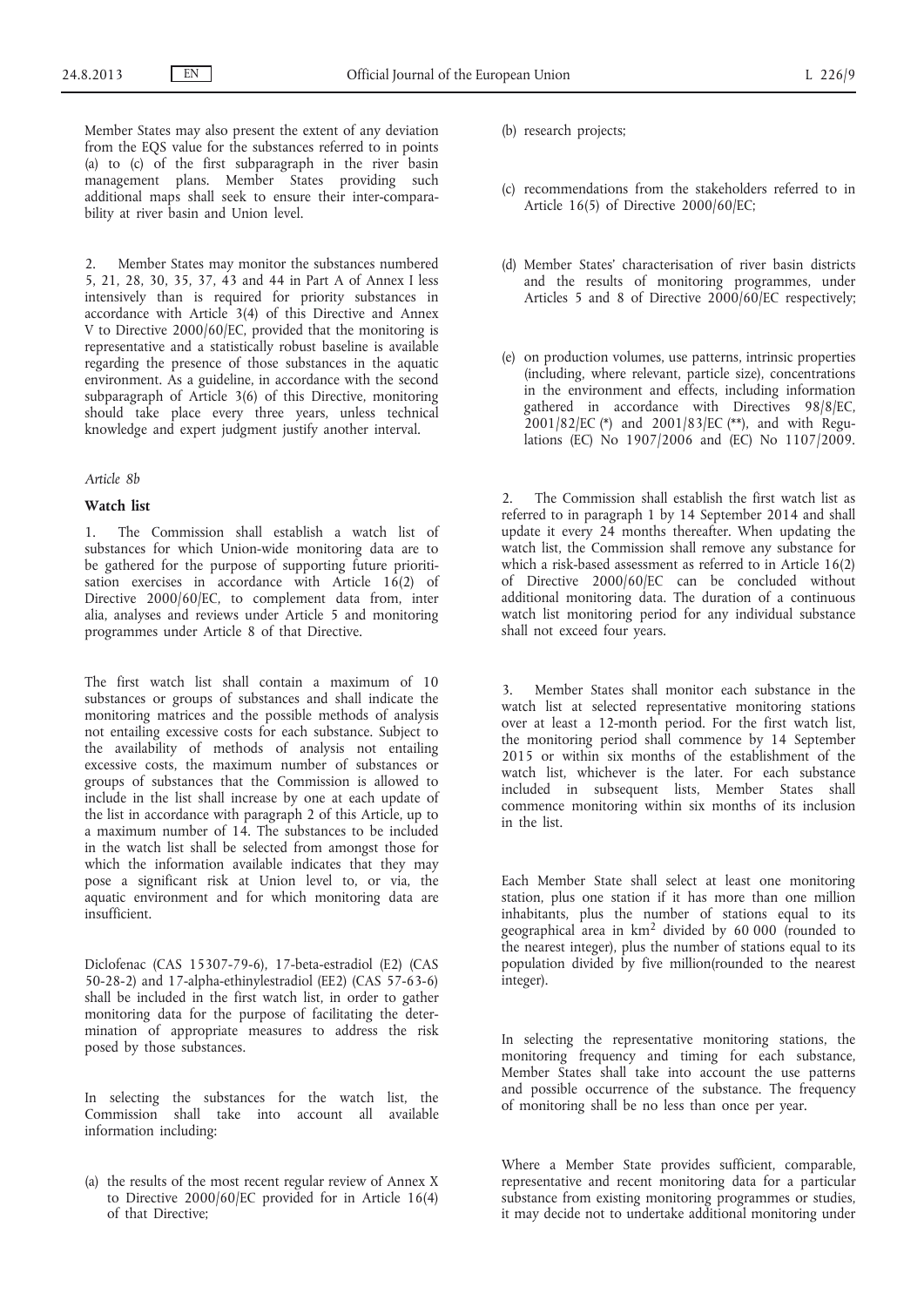the watch list mechanism for that substance, provided also that the substance was monitored using a methodology that satisfies the requirements of the technical guidelines developed by the Commission in accordance with Article 8b(5).

4. Member States shall report to the Commission the results of the monitoring carried out pursuant to paragraph 3. For the first watch list, the monitoring results shall be reported within 15 months of 14 September 2015 or within 21 months of the establishment of the watch list, whichever is the later, and every 12 months thereafter while the substance is kept on the list. For each substance included in subsequent lists, Member States shall report the results of the monitoring to the Commission within 21 months of the inclusion of the substance in the watch list, and every 12 months thereafter while the substance is kept on the list. The report shall include information on the representativeness of the monitoring stations and monitoring strategy.

5. The Commission shall adopt implementing acts establishing and updating the watch list as referred to in paragraphs 1 and 2. It may also adopt technical formats for reporting the monitoring results and related information to the Commission. Those implementing acts shall be adopted in accordance with the examination procedure referred to in Article 9(2).

The Commission shall develop guidelines, including technical specifications, with a view to facilitating the monitoring of the substances in the watch list and is invited to promote coordination of such monitoring.

*Article 8c*

### **Specific provisions for pharmaceutical substances**

Pursuant to Article 16(9) of Directive 2000/60/EC, and where appropriate on the basis of the outcome of its 2013 study on the risks posed by medicinal products in the environment and of other relevant studies and reports, the Commission shall, as far as possible within two years from 13 September 2013 develop a strategic approach to pollution of water by pharmaceutical substances. That strategic approach shall, where appropriate, include proposals enabling, to the extent necessary, the environmental impacts of medicines to be taken into account more effectively in the procedure for placing medicinal products on the market. In the framework of that strategic approach, the Commission shall, where appropriate, by 14 September 2017 propose measures to be taken at Union and/or Member State level, as appropriate, to address the possible environmental impacts of pharmaceutical substances, particularly those referred to in Article 8b(1), with a view to reducing discharges, emissions and losses of such substances into the aquatic environment, taking into account public health needs and the cost-effectiveness of the measures proposed.

*Article 9*

### **Committee procedure**

1. The Commission shall be assisted by the Committee established under Article 21(1) of Directive 2000/60/EC. That Committee is a committee within the meaning of Regulation (EU) No 182/2011 of the European Parliament and of the Council of 16 February 2011 laying down the rules and general principles concerning mechanisms for control by Member States of the Commission's exercise of implementing powers (\*\*\*).

Where reference is made to this paragraph, Article 5 of Regulation (EU) No 182/2011 shall apply.

Where the Committee delivers no opinion, the Commission shall not adopt the draft implementing act and the third subparagraph of Article  $5(4)$  of Regulation (EU) No 182/2011 shall apply.

*Article 9a*

#### **Exercise of the delegation**

1. The power to adopt delegated acts is conferred on the Commission subject to the conditions laid down in this Article.

2. The power to adopt delegated acts referred to in Article 3(8) shall be conferred on the Commission for a period of six years from 13 September 2013. The Commission shall draw up a report in respect of the delegation of power not later than nine months before the end of the six-year period. The delegation of power shall be tacitly extended for periods of an identical duration, unless the European Parliament or the Council opposes such extension not later than three months before the end of each period.

3. The delegation of power referred to in Article 3(8) may be revoked at any time by the European Parliament or by the Council. A decision to revoke shall put an end to the delegation of the power specified in that decision. It shall take effect the day following the publication of the decision in the *Official Journal of the European Union* or at a later date specified therein. It shall not affect the validity of any delegated acts already in force.

As soon as it adopts a delegated act, the Commission shall notify it simultaneously to the European Parliament and to the Council.

5. A delegated act adopted pursuant to Article 3(8) shall enter into force only if no objection has been expressed either by the European Parliament or the Council within a period of two months of notification of that act to the European Parliament and the Council or if, before the expiry of that period, the European Parliament and the Council have both informed the Commission that they will not object. That period shall be extended by two months at the initiative of the European Parliament or of the Council.

- (\*) Directive 2001/82/EC of the European Parliament and of the Council of 6 November 2001 on the Community code relating to veterinary medicinal products (OJ L 311, 28.11.2001, p. 1).
- (\*\*) Directive 2001/83/EC of the European Parliament and of the Council of 6 November 2001 on the Community code relating to medicinal products for human use (OJ L 311, 28.11.2001, p. 67).
- (\*\*\*) OJ L 55, 28.2.2011, p. 13.';

 $\frac{1}{2}$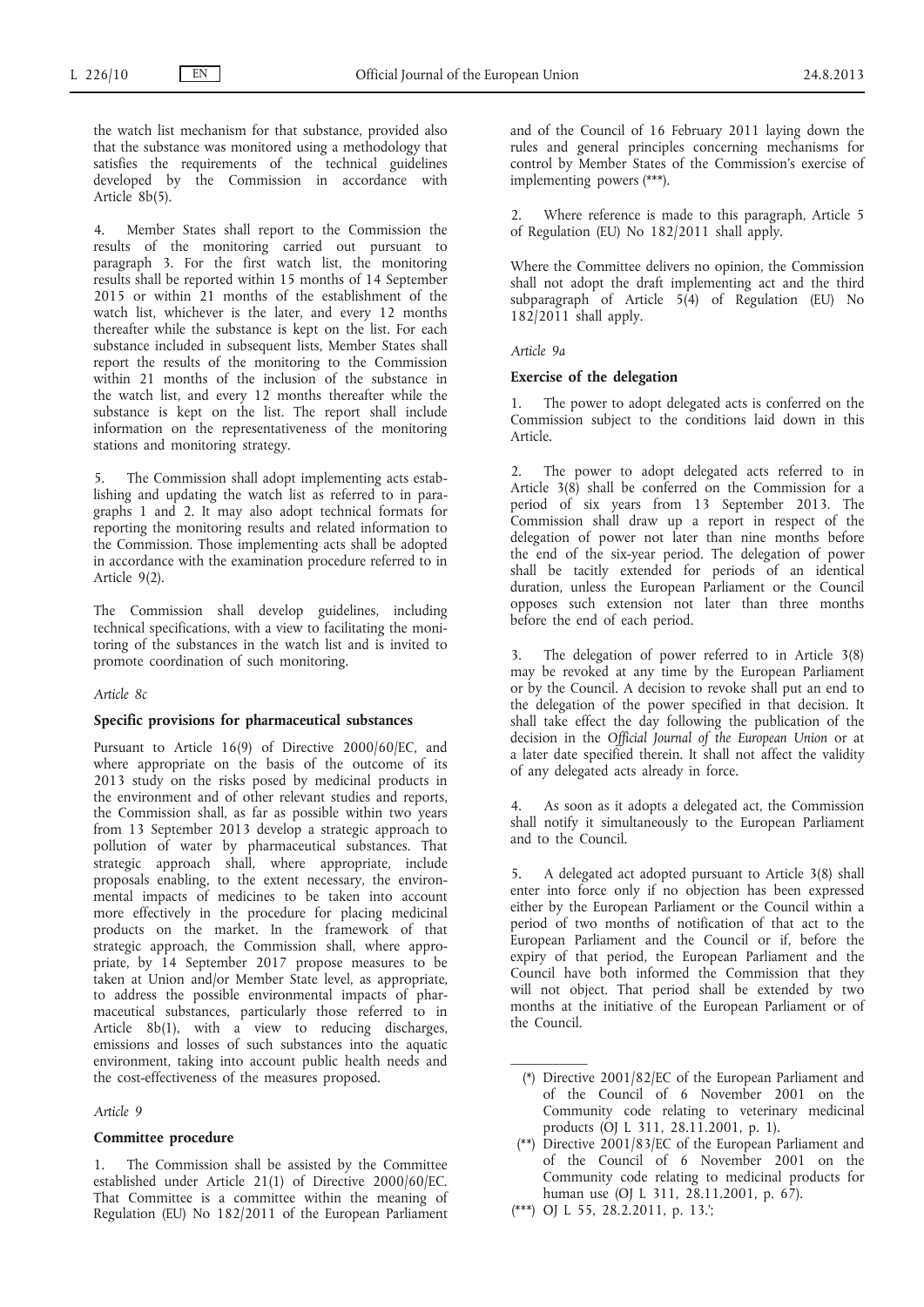- (6) Annex I is amended as follows:
	- (a) Part A is replaced by the text set out in Annex II to this Directive;
	- (b) points 2 and 3 of Part B are replaced by the following:
		- '2. Columns 6 and 7 of the table: for any given surface water body, applying the MAC-EQS means that the measured concentration at any representative monitoring point within the water body does not exceed the standard.

However, in accordance with Section 1.3.4 of Annex V to Directive 2000/60/EC, Member States may introduce statistical methods, such as a percentile calculation, to ensure an acceptable level of confidence and precision for determining compliance with the MAC-EQS. Where Member States do so, such statistical methods shall comply with detailed rules laid down in accordance with the examination procedure referred to in Article 9(2) of this Directive.

3. The water EQS laid down in this Annex are expressed as total concentrations in the whole water sample.

By way of derogation from the first subparagraph, in the case of cadmium, lead, mercury and nickel (hereinafter "metals"), the water EQS refer to the dissolved concentration, i.e. the dissolved phase of a water sample obtained by filtration through a 0,45 μm filter or any equivalent pre-treatment, or, where specifically indicated, to the bioavailable concentration.

Member States may, when assessing the monitoring results against the relevant EQS, take into account:

(a) natural background concentrations for metals and their compounds where such concentrations prevent compliance with the relevant EQS;

(b) hardness, pH, dissolved organic carbon or other water quality parameters that affect the bioavailability of metals, the bioavailable concentrations being determined using appropriate bioavailability modelling.';

(7) Annexes II and III are deleted.

### *Article 3*

1. Member States shall bring into force the laws, regulations and administrative provisions necessary to comply with this Directive by 14 September 2015. They shall forthwith communicate to the Commission the text of those provisions.

When Member States adopt those provisions, they shall contain a reference to this Directive or be accompanied by such a reference on the occasion of their official publication. Member States shall determine how such reference is to be made.

2. Member States shall communicate to the Commission the text of the main provisions of national law which they adopt in the field covered by this Directive.

### *Article 4*

This Directive shall enter into force on the twentieth day following that of its publication in the *Official Journal of the European Union*.

### *Article 5*

This Directive is addressed to the Member States.

Done at Brussels, 12 August 2013.

| For the European Parliament | For the Council |
|-----------------------------|-----------------|
| The President               | The President   |
| M. SCHULZ                   | L. LINKEVIČIUS  |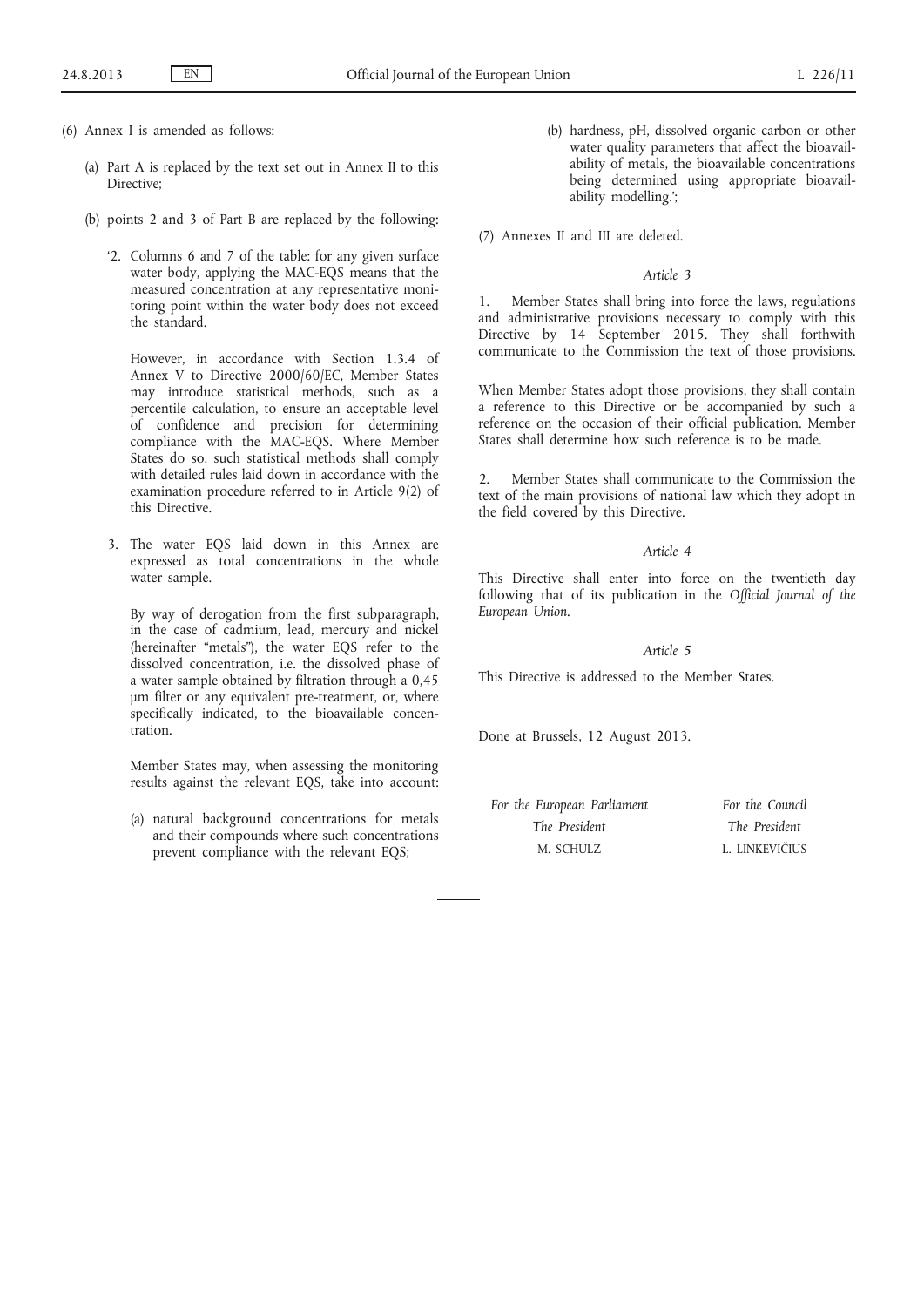# *ANNEX I*

### *'ANNEX X*

# **LIST OF PRIORITY SUBSTANCES IN THE FIELD OF WATER POLICY**

| Number | CAS number $(1)$ | EU number $(2)$ | Name of priority substance (3)      | Identified as priority<br>hazardous substance |
|--------|------------------|-----------------|-------------------------------------|-----------------------------------------------|
| (1)    | 15972-60-8       | 240-110-8       | Alachlor                            |                                               |
| (2)    | $120 - 12 - 7$   | 204-371-1       | Anthracene                          | X                                             |
| (3)    | 1912-24-9        | 217-617-8       | Atrazine                            |                                               |
| (4)    | $71 - 43 - 2$    | 200-753-7       | Benzene                             |                                               |
| (5)    | not applicable   | not applicable  | Brominated diphenylethers           | X(4)                                          |
| (6)    | 7440-43-9        | 231-152-8       | Cadmium and its compounds           | X                                             |
| (7)    | 85535-84-8       | 287-476-5       | Chloroalkanes, $C_{10-13}$          | X                                             |
| (8)    | 470-90-6         | 207-432-0       | Chlorfenvinphos                     |                                               |
| (9)    | 2921-88-2        | 220-864-4       | Chlorpyrifos (Chlorpyrifos-ethyl)   |                                               |
| (10)   | $107 - 06 - 2$   | 203-458-1       | 1.2-dichloroethane                  |                                               |
| (11)   | $75-09-2$        | 200-838-9       | Dichloromethane                     |                                               |
| (12)   | $117 - 81 - 7$   | 204-211-0       | Di(2-ethylhexyl)phthalate (DEHP)    | X                                             |
| (13)   | 330-54-1         | 206-354-4       | Diuron                              |                                               |
| (14)   | 115-29-7         | 204-079-4       | Endosulfan                          | X                                             |
| (15)   | $206 - 44 - 0$   | 205-912-4       | Fluoranthene                        |                                               |
| (16)   | 118-74-1         | 204-273-9       | Hexachlorobenzene                   | X                                             |
| (17)   | $87 - 68 - 3$    | 201-765-5       | Hexachlorobutadiene                 | X                                             |
| (18)   | 608-73-1         | 210-168-9       | Hexachlorocyclohexane               | X                                             |
| (19)   | 34123-59-6       | 251-835-4       | Isoproturon                         |                                               |
| (20)   | 7439-92-1        | 231-100-4       | Lead and its compounds              |                                               |
| (21)   | 7439-97-6        | 231-106-7       | Mercury and its compounds           | X                                             |
| (22)   | $91 - 20 - 3$    | 202-049-5       | Naphthalene                         |                                               |
| (23)   | 7440-02-0        | 231-111-4       | Nickel and its compounds            |                                               |
| (24)   | not applicable   | not applicable  | Nonylphenols                        | X(5)                                          |
| (25)   | not applicable   | not applicable  | Octylphenols (6)                    |                                               |
| (26)   | 608-93-5         | 210-172-0       | Pentachlorobenzene                  | X                                             |
| (27)   | $87 - 86 - 5$    | 201-778-6       | Pentachlorophenol                   |                                               |
| (28)   | not applicable   | not applicable  | Polyaromatic hydrocarbons (PAH) (7) | X                                             |
| (29)   | 122-34-9         | 204-535-2       | Simazine                            |                                               |
| (30)   | not applicable   | not applicable  | Tributyltin compounds               | X(8)                                          |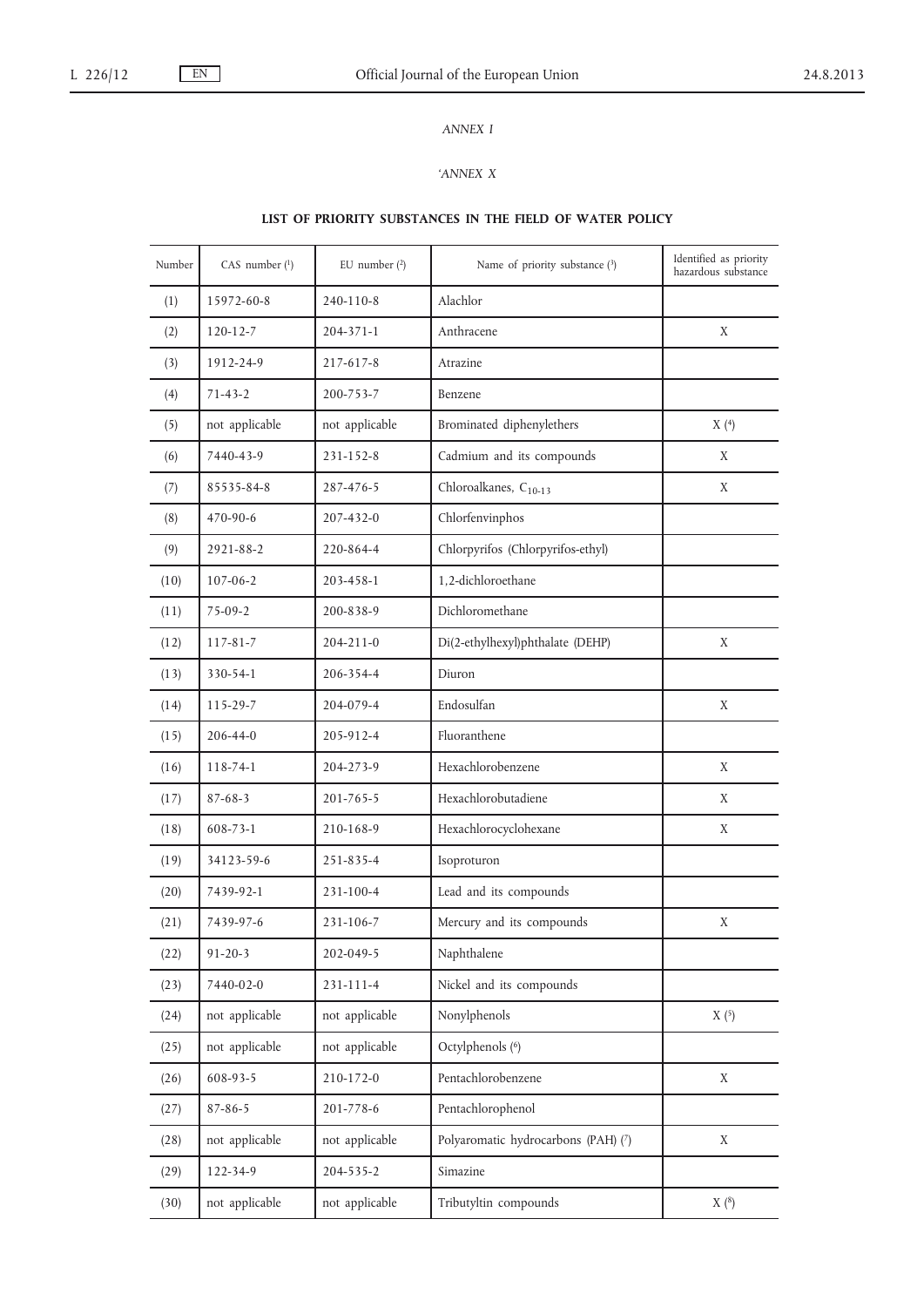| Number | CAS number $(1)$           | EU number $(2)$                    | Name of priority substance (3)                              | Identified as priority<br>hazardous substance |
|--------|----------------------------|------------------------------------|-------------------------------------------------------------|-----------------------------------------------|
| (31)   | 12002-48-1                 | 234-413-4                          | Trichlorobenzenes                                           |                                               |
| (32)   | $67 - 66 - 3$              | $200 - 663 - 8$                    | Trichloromethane (chloroform)                               |                                               |
| (33)   | 1582-09-8                  | 216-428-8                          | Trifluralin                                                 | X                                             |
| (34)   | $115 - 32 - 2$             | 204-082-0                          | Dicofol                                                     | X                                             |
| (35)   | 1763-23-1                  | 217-179-8                          | Perfluorooctane sulfonic acid and its<br>derivatives (PFOS) | X                                             |
| (36)   | 124495-18-7                | not applicable                     | Quinoxyfen                                                  | X                                             |
| (37)   | not applicable             | not applicable                     | Dioxins and dioxin-like compounds                           | X(9)                                          |
| (38)   | 74070-46-5                 | 277-704-1                          | Aclonifen                                                   |                                               |
| (39)   | 42576-02-3                 | 255-894-7                          | Bifenox                                                     |                                               |
| (40)   | 28159-98-0                 | 248-872-3                          | Cybutryne                                                   |                                               |
| (41)   | 52315-07-8                 | 257-842-9                          | Cypermethrin $(10)$                                         |                                               |
| (42)   | $62 - 73 - 7$              | 200-547-7                          | Dichlorvos                                                  |                                               |
| (43)   | not applicable             | not applicable                     | Hexabromocyclododecanes (HBCDD)                             | X(11)                                         |
| (44)   | $76 - 44 - 8$<br>1024-57-3 | $200 - 962 - 3$<br>$213 - 831 - 0$ | Heptachlor and heptachlor epoxide                           | X                                             |
| (45)   | 886-50-0                   | 212-950-5                          | Terbutryn                                                   |                                               |

( 1) CAS: Chemical Abstracts Service.

( 2) EU-number: European Inventory of Existing Commercial Substances (EINECS) or European List of Notified Chemical Substances (ELINCS).

( 3) Where groups of substances have been selected, unless explicitly noted, typical individual representatives are defined in the context of the setting of environmental quality standards.

( 4) Only Tetra, Penta, Hexa and Heptabromodiphenylether (CAS -numbers *40088-47-9*, 32534-81-9, 36483-60-0, 68928-80-3, respectively).

( 5) Nonylphenol (CAS 25154-52-3, EU 246-672-0) including isomers 4-nonylphenol (CAS 104-40-5, EU 203-199-4) and 4 nonylphenol (branched) (CAS 84852-15-3, EU 284-325-5).

( 6) Octylphenol (CAS 1806-26-4, EU 217-302-5) including isomer 4-(1,1',3,3'-tetramethylbutyl)-phenol (CAS 140-66-9, EU 205-426-2).

( 7) Including benzo(a)pyrene (CAS 50-32-8, EU 200-028-5), benzo(b)fluoranthene (CAS 205-99-2, EU 205-911-9), benzo(g,h,i)perylene (CAS 191-24-2, EU 205-883-8), benzo(k)fluoranthene (CAS 207-08-9, EU 205-916-6), indeno(1,2,3-cd)pyrene (CAS 193-39-5, EU 205-893-2) and excluding anthracene, fluoranthene and naphthalene, which are listed separately.

( 8) Including tributyltin-cation (CAS 36643-28-4). ( 9) This refers to the following compounds:

7 polychlorinated dibenzo-p-dioxins (PCDDs): 2,3,7,8-T4CDD (CAS 1746-01-6), 1,2,3,7,8-P5CDD (CAS 40321-76-4), 1,2,3,4,7,8- H6CDD (CAS 39227-28-6), 1,2,3,6,7,8-H6CDD (CAS 57653-85-7), 1,2,3,7,8,9-H6CDD (CAS 19408-74-3), 1,2,3,4,6,7,8-H7CDD (CAS 35822-46-9), 1,2,3,4,6,7,8,9-O8CDD (CAS 3268-87-9)

10 polychlorinated dibenzofurans (PCDFs): 2,3,7,8-T4CDF (CAS 51207-31-9), 1,2,3,7,8-P5CDF (CAS 57117-41-6), 2,3,4,7,8-P5CDF (CAS 57117-31-4), 1,2,3,4,7,8-H6CDF (CAS 70648-26-9), 1,2,3,6,7,8-H6CDF (CAS 57117-44-9), 1,2,3,7,8,9-H6CDF (CAS 72918- 21-9), 2,3,4,6,7,8-H6CDF (CAS 60851-34-5), 1,2,3,4,6,7,8-H7CDF (CAS 67562-39-4), 1,2,3,4,7,8,9-H7CDF (CAS 55673-89-7), 1,2,3,4,6,7,8,9-O8CDF (CAS 39001-02-0)

12 dioxin-like polychlorinated biphenyls (PCB-DL): 3,3',4,4'-T4CB (PCB 77, CAS 32598-13-3), 3,3',4',5-T4CB (PCB 81, CAS 70362- 50-4), 2,3,3',4,4'-P5CB (PCB 105, CAS 32598-14-4), 2,3,4,4',5-P5CB (PCB 114, CAS 74472-37-0), 2,3',4,4',5-P5CB (PCB 118, CAS 31508-00-6), 2,3',4,4',5'-P5CB (PCB 123, CAS 65510-44-3), 3,3',4,4',5-P5CB (PCB 126, CAS 57465-28-8), 2,3,3',4,4',5-H6CB (PCB 156, CAS 38380-08-4), 2,3,3',4,4',5'-H6CB (PCB 157, CAS 69782-90-7), 2,3',4,4',5,5'-H6CB (PCB 167, CAS 52663-72-6), 3,3',4,4',5,5'-H6CB (PCB 169, CAS 32774-16-6), 2,3,3',4,4',5,5'-H7CB (PCB 189, CAS 39635-31-9).

( 10) CAS 52315-07-8 refers to an isomer mixture of cypermethrin, alpha-cypermethrin (CAS 67375-30-8), beta-cypermethrin (CAS 65731-84-2), theta-cypermethrin (CAS 71697-59-1) and zeta-cypermethrin (52315-07-8).

( 11) This refers to 1,3,5,7,9,11-Hexabromocyclododecane (CAS 25637-99-4), 1,2,5,6,9,10- Hexabromocyclododecane (CAS 3194-55-6), α-Hexabromocyclododecane (CAS 134237-50-6), β-Hexabromocyclododecane (CAS 134237-51-7) and γ- Hexabromocyclododecane (CAS 134237-52-8).'.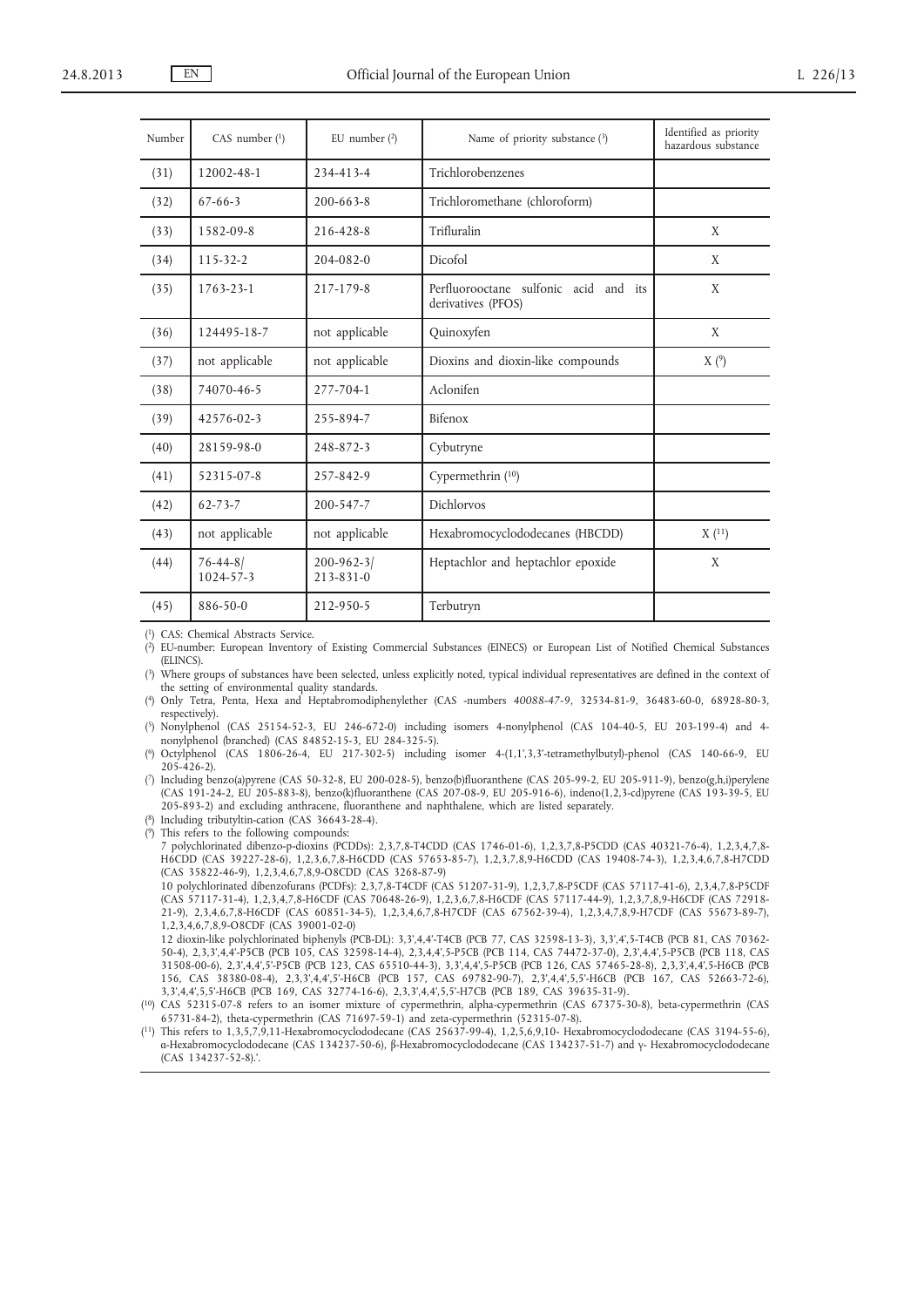# *ANNEX II*

### *'ANNEX I*

#### **ENVIRONMENTAL QUALITY STANDARDS FOR PRIORITY SUBSTANCES AND CERTAIN OTHER POLLUTANTS**

# PART A: ENVIRONMENTAL QUALITY STANDARDS (EQS)

AA: annual average.

MAC: maximum allowable concentration.

Unit:  $[\mu g/l]$  for columns (4) to (7)

[μg/kg wet weight] for column (8)

| (1)  | (2)                                                                                      | (3)                                                          | (4)                                                                                                          | (5)                                     | (6)                                                                                                        | (7)                                                                                                        | (8)                 |
|------|------------------------------------------------------------------------------------------|--------------------------------------------------------------|--------------------------------------------------------------------------------------------------------------|-----------------------------------------|------------------------------------------------------------------------------------------------------------|------------------------------------------------------------------------------------------------------------|---------------------|
| No   | Name of substance                                                                        | CAS number $(1)$                                             | AA-EQS $(2)$<br>Inland surface<br>waters $(3)$                                                               | AA-EQS $(2)$<br>Other surface<br>waters | MAC-EQS (4)<br>Inland surface<br>waters $(3)$                                                              | MAC-EQS $(4)$<br>Other surface<br>waters                                                                   | EQS<br>Biota $(12)$ |
| (1)  | Alachlor                                                                                 | 15972-60-8                                                   | 0,3                                                                                                          | 0,3                                     | 0,7                                                                                                        | 0,7                                                                                                        |                     |
| (2)  | Anthracene                                                                               | $120 - 12 - 7$                                               | 0,1                                                                                                          | 0,1                                     | 0,1                                                                                                        | 0,1                                                                                                        |                     |
| (3)  | Atrazine                                                                                 | 1912-24-9                                                    | 0,6                                                                                                          | 0,6                                     | 2,0                                                                                                        | 2,0                                                                                                        |                     |
| (4)  | Benzene                                                                                  | $71 - 43 - 2$                                                | 10                                                                                                           | 8                                       | 50                                                                                                         | 50                                                                                                         |                     |
| (5)  | Brominated<br>dipheny-<br>lethers $(5)$                                                  | 32534-81-9                                                   |                                                                                                              |                                         | 0,14                                                                                                       | 0,014                                                                                                      | 0,0085              |
| (6)  | Cadmium and<br>its compounds<br>(depending on<br>water hardness<br>classes) (6)          | 7440-43-9                                                    | $\leq 0.08$<br>(Class 1)<br>0,08<br>(Class 2)<br>0,09<br>(Class 3)<br>0,15<br>(Class 4)<br>0,25<br>(Class 5) | 0,2                                     | $\leq 0.45$<br>(Class 1)<br>0,45<br>(Class 2)<br>0, 6<br>(Class 3)<br>0,9<br>(Class 4)<br>1,5<br>(Class 5) | $\leq 0.45$<br>(Class 1)<br>0,45<br>(Class 2)<br>0, 6<br>(Class 3)<br>0,9<br>(Class 4)<br>1,5<br>(Class 5) |                     |
| (6a) | Carbon-tetrach-<br>loride $(7)$                                                          | $56 - 23 - 5$                                                | 12                                                                                                           | 12                                      | not<br>applicable                                                                                          | not<br>applicable                                                                                          |                     |
| (7)  | C10-13 Chloro-<br>alkanes $(8)$                                                          | 85535-84-8                                                   | 0,4                                                                                                          | 0,4                                     | 1,4                                                                                                        | 1,4                                                                                                        |                     |
| (8)  | Chlorfen-<br>vinphos                                                                     | 470-90-6                                                     | 0,1                                                                                                          | 0,1                                     | 0,3                                                                                                        | 0,3                                                                                                        |                     |
| (9)  | Chlorpyrifos<br>(Chlorpyrifos-<br>ethyl)                                                 | 2921-88-2                                                    | 0,03                                                                                                         | 0,03                                    | 0,1                                                                                                        | 0,1                                                                                                        |                     |
| (9a) | Cyclodiene<br>pesticides:<br>Aldrin (7)<br>Dieldrin (7)<br>Endrin $(7)$<br>Isodrin $(7)$ | 309-00-2<br>$60 - 57 - 1$<br>$72 - 20 - 8$<br>$465 - 73 - 6$ | $\Sigma = 0.01$                                                                                              | $\Sigma = 0,005$                        | not<br>applicable                                                                                          | not<br>applicable                                                                                          |                     |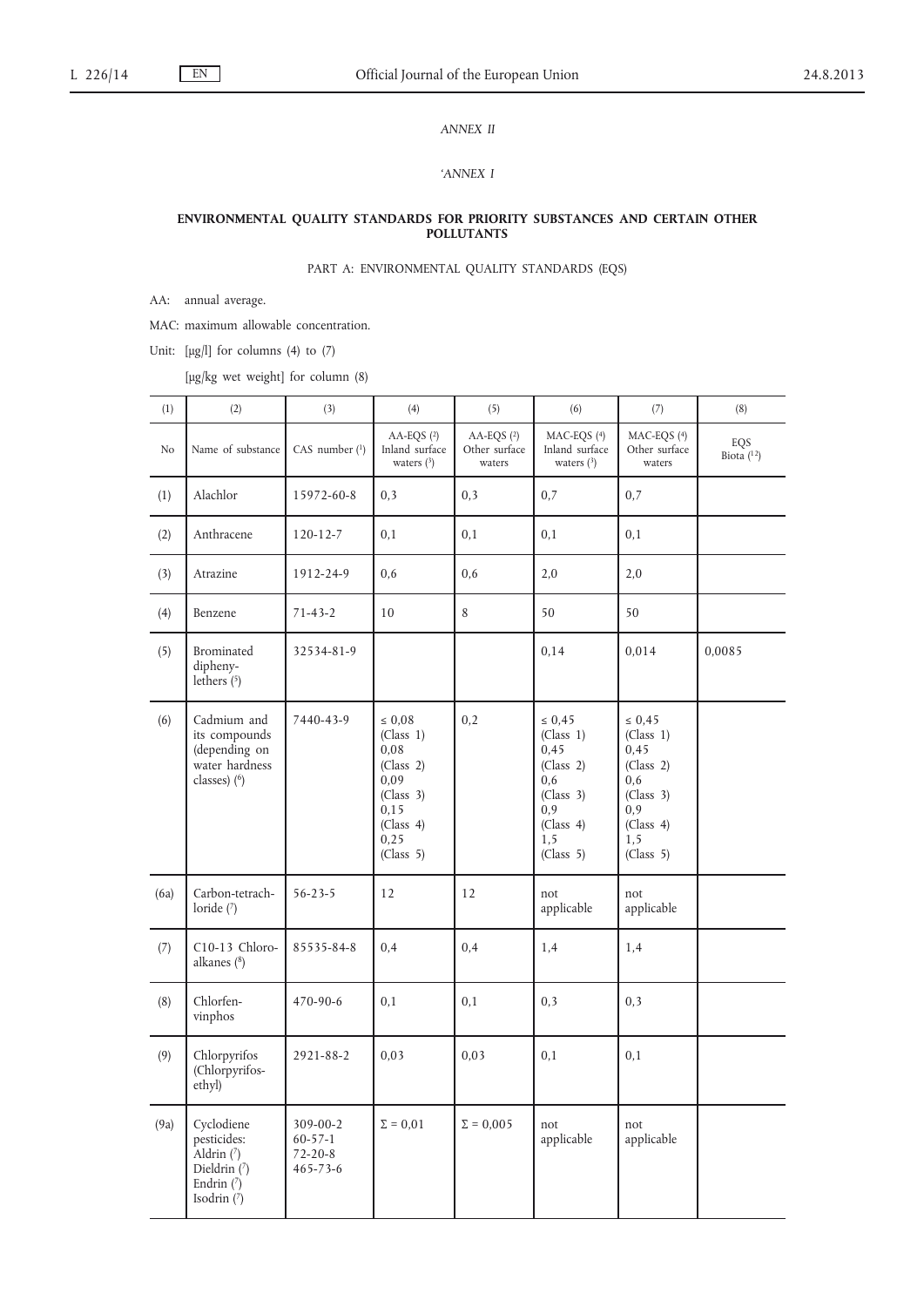| (1)  | (2)                                                                  | (3)               | (4)                                          | (5)                                     | (6)                                                    | (7)                                    | (8)                 |
|------|----------------------------------------------------------------------|-------------------|----------------------------------------------|-----------------------------------------|--------------------------------------------------------|----------------------------------------|---------------------|
| No   | Name of substance                                                    | CAS number (1)    | AA-EQS (2)<br>Inland surface<br>waters $(3)$ | AA-EQS $(2)$<br>Other surface<br>waters | MAC-EQS (4)<br>Inland surface<br>waters $\binom{3}{2}$ | MAC-EQS (4)<br>Other surface<br>waters | EQS<br>Biota $(12)$ |
| (9b) | DDT total $(\frac{7}{7})$ , $(\frac{9}{7})$                          | not<br>applicable | 0,025                                        | 0,025                                   | not<br>applicable                                      | not<br>applicable                      |                     |
|      | para-para-<br>DDT(7)                                                 | $50 - 29 - 3$     | 0,01                                         | 0,01                                    | not<br>applicable                                      | not<br>applicable                      |                     |
| (10) | 1,2-Dichloroe-<br>thane                                              | 107-06-2          | 10                                           | 10                                      | not<br>applicable                                      | not<br>applicable                      |                     |
| (11) | Dichlorome-<br>thane                                                 | 75-09-2           | 20                                           | 20                                      | not<br>applicable                                      | not<br>applicable                      |                     |
| (12) | $Di(2-$<br>ethylhexyl)-<br>phthalate<br>(DEHP)                       | 117-81-7          | 1,3                                          | 1,3                                     | not<br>applicable                                      | not<br>applicable                      |                     |
| (13) | Diuron                                                               | 330-54-1          | 0,2                                          | 0,2                                     | 1,8                                                    | 1,8                                    |                     |
| (14) | Endosulfan                                                           | 115-29-7          | 0,005                                        | 0,0005                                  | 0,01                                                   | 0,004                                  |                     |
| (15) | Fluoranthene                                                         | 206-44-0          | 0,0063                                       | 0,0063                                  | 0,12                                                   | 0,12                                   | 30                  |
| (16) | Hexachloro-<br>benzene                                               | 118-74-1          |                                              |                                         | 0,05                                                   | 0,05                                   | 10                  |
| (17) | Hexachloro-<br>butadiene                                             | $87 - 68 - 3$     |                                              |                                         | 0,6                                                    | 0,6                                    | 55                  |
| (18) | Hexachloro-<br>cyclohexane                                           | 608-73-1          | 0,02                                         | 0,002                                   | 0,04                                                   | 0,02                                   |                     |
| (19) | Isoproturon                                                          | 34123-59-6        | 0,3                                          | 0,3                                     | 1,0                                                    | 1,0                                    |                     |
| (20) | Lead and its<br>compounds                                            | 7439-92-1         | $1,2$ $(13)$                                 | 1,3                                     | 14                                                     | 14                                     |                     |
| (21) | Mercury and its<br>compounds                                         | 7439-97-6         |                                              |                                         | 0,07                                                   | 0,07                                   | 20                  |
| (22) | Naphthalene                                                          | $91 - 20 - 3$     | $\overline{2}$                               | $\overline{2}$                          | 130                                                    | 130                                    |                     |
| (23) | Nickel and its<br>compounds                                          | 7440-02-0         | 4(13)                                        | 8,6                                     | 34                                                     | 34                                     |                     |
| (24) | Nonylphenols<br>(4-Nonylphenol)                                      | 84852-15-3        | 0,3                                          | 0,3                                     | 2,0                                                    | 2,0                                    |                     |
| (25) | Octylphenols<br>$((4-(1,1',3,3'-$<br>tetramethyl-<br>butyl)-phenol)) | 140-66-9          | 0,1                                          | 0,01                                    | not<br>applicable                                      | not<br>applicable                      |                     |
| (26) | Pentachloro-<br>benzene                                              | 608-93-5          | 0,007                                        | 0,0007                                  | not<br>applicable                                      | not<br>applicable                      |                     |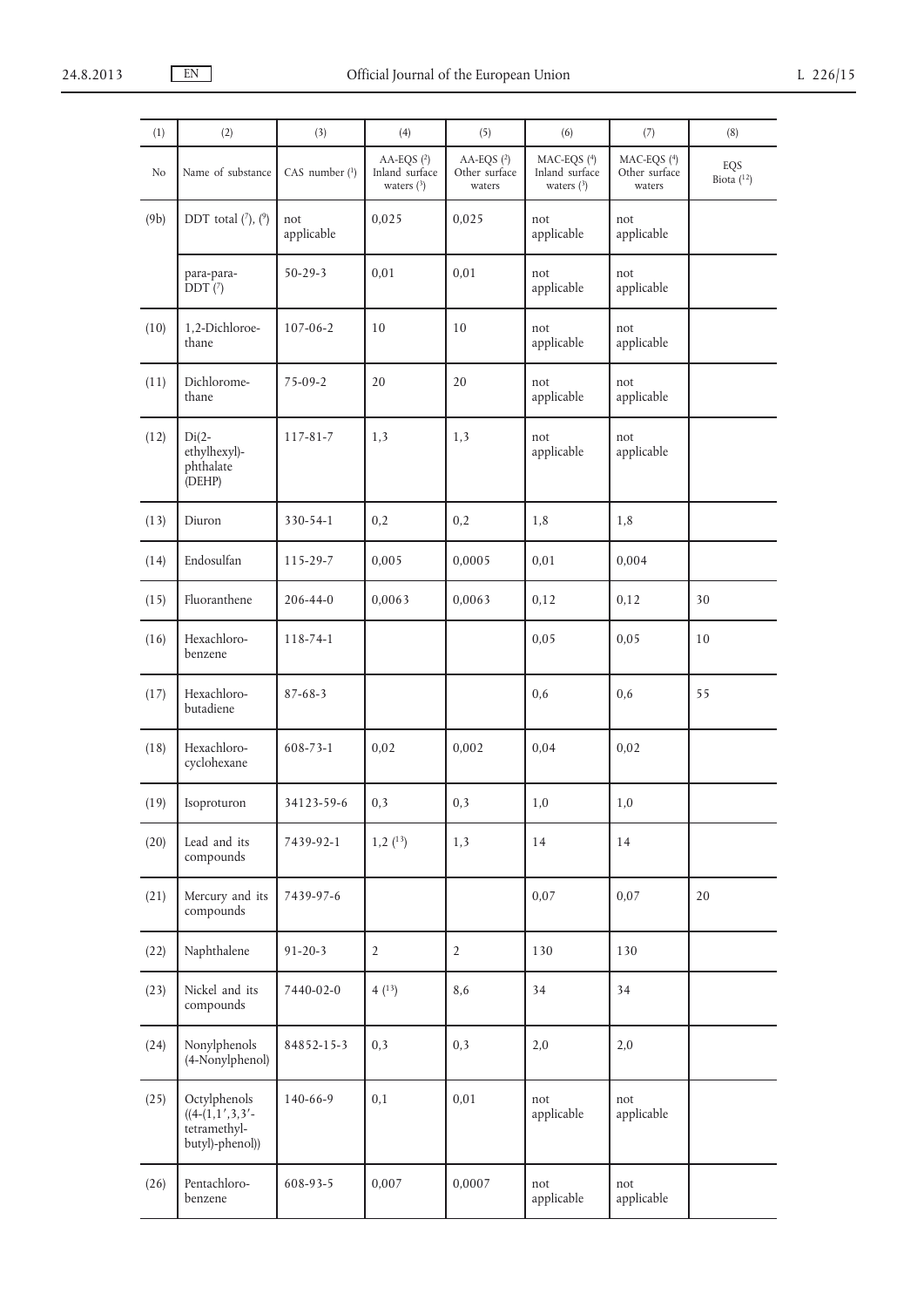| (1)   | (2)                                                                  | (3)               | (4)                                            | (5)                                     | (6)                                           | (7)                                    | (8)                 |
|-------|----------------------------------------------------------------------|-------------------|------------------------------------------------|-----------------------------------------|-----------------------------------------------|----------------------------------------|---------------------|
| No    | Name of substance                                                    | CAS number $(1)$  | AA-EQS $(2)$<br>Inland surface<br>waters $(3)$ | AA-EQS $(2)$<br>Other surface<br>waters | MAC-EQS (4)<br>Inland surface<br>waters $(3)$ | MAC-EQS (4)<br>Other surface<br>waters | EQS<br>Biota $(12)$ |
| (27)  | Pentachloro-<br>phenol                                               | $87 - 86 - 5$     | 0,4                                            | 0,4                                     | $\mathbf{1}$                                  | $\mathbf{1}$                           |                     |
| (28)  | Polyaromatic<br>hydrocarbons<br>$(PAH)$ $(^{11})$                    | not<br>applicable | not<br>applicable                              | not<br>applicable                       | not<br>applicable                             | not<br>applicable                      |                     |
|       | Benzo(a)pyrene                                                       | $50 - 32 - 8$     | $1.7 \times 10^{-4}$                           | $1.7 \times 10^{-4}$                    | 0,27                                          | 0,027                                  | 5                   |
|       | Benzo(b)fluor-<br>anthene                                            | 205-99-2          | see footnote<br>11                             | see footnote<br>11                      | 0,017                                         | 0,017                                  | see footnote<br>11  |
|       | Benzo(k)fluor-<br>anthene                                            | 207-08-9          | see footnote<br>11                             | see footnote<br>11                      | 0,017                                         | 0,017                                  | see footnote<br>11  |
|       | $Benzo(g,h,i)$ -<br>perylene                                         | 191-24-2          | see footnote<br>11                             | see footnote<br>11                      | $8,2 \times 10^{-3}$                          | $8,2 \times 10^{-4}$                   | see footnote<br>11  |
|       | Indeno $(1,2,3-$<br>cd)-pyrene                                       | 193-39-5          | see footnote<br>11                             | see footnote<br>11                      | not<br>applicable                             | not<br>applicable                      | see footnote<br>11  |
| (29)  | Simazine                                                             | 122-34-9          | $\mathbf{1}$                                   | $\mathbf{1}$                            | $\overline{4}$                                | $\overline{4}$                         |                     |
| (29a) | Tetrachloro-<br>ethylene (7)                                         | $127 - 18 - 4$    | 10                                             | 10                                      | not<br>applicable                             | not<br>applicable                      |                     |
| (29b) | Trichloro-<br>ethylene (7)                                           | $79-01-6$         | 10                                             | 10                                      | not<br>applicable                             | not<br>applicable                      |                     |
| (30)  | Tributyltin<br>compounds<br>(Tributyltin-<br>cation)                 | 36643-28-4        | 0,0002                                         | 0,0002                                  | 0,0015                                        | 0,0015                                 |                     |
| (31)  | Trichloro-<br>benzenes                                               | 12002-48-1        | 0,4                                            | 0,4                                     | not<br>applicable                             | not<br>applicable                      |                     |
| (32)  | Trichloro-<br>methane                                                | $67 - 66 - 3$     | 2,5                                            | 2,5                                     | not<br>applicable                             | not<br>applicable                      |                     |
| (33)  | Trifluralin                                                          | 1582-09-8         | 0,03                                           | 0,03                                    | not<br>applicable                             | not<br>applicable                      |                     |
| (34)  | Dicofol                                                              | $115 - 32 - 2$    | $1,3 \times 10^{-3}$                           | $3,2 \times 10^{-5}$                    | not appli-<br>cable $(10)$                    | not appli-<br>cable $(10)$             | 33                  |
| (35)  | Perfluorooctane<br>sulfonic acid<br>and its<br>derivatives<br>(PFOS) | 1763-23-1         | $6.5 \times 10^{-4}$                           | $1,3 \times 10^{-4}$                    | 36                                            | 7,2                                    | 9,1                 |
| (36)  | Quinoxyfen                                                           | 124495-18-7       | 0,15                                           | 0,015                                   | 2,7                                           | 0,54                                   |                     |